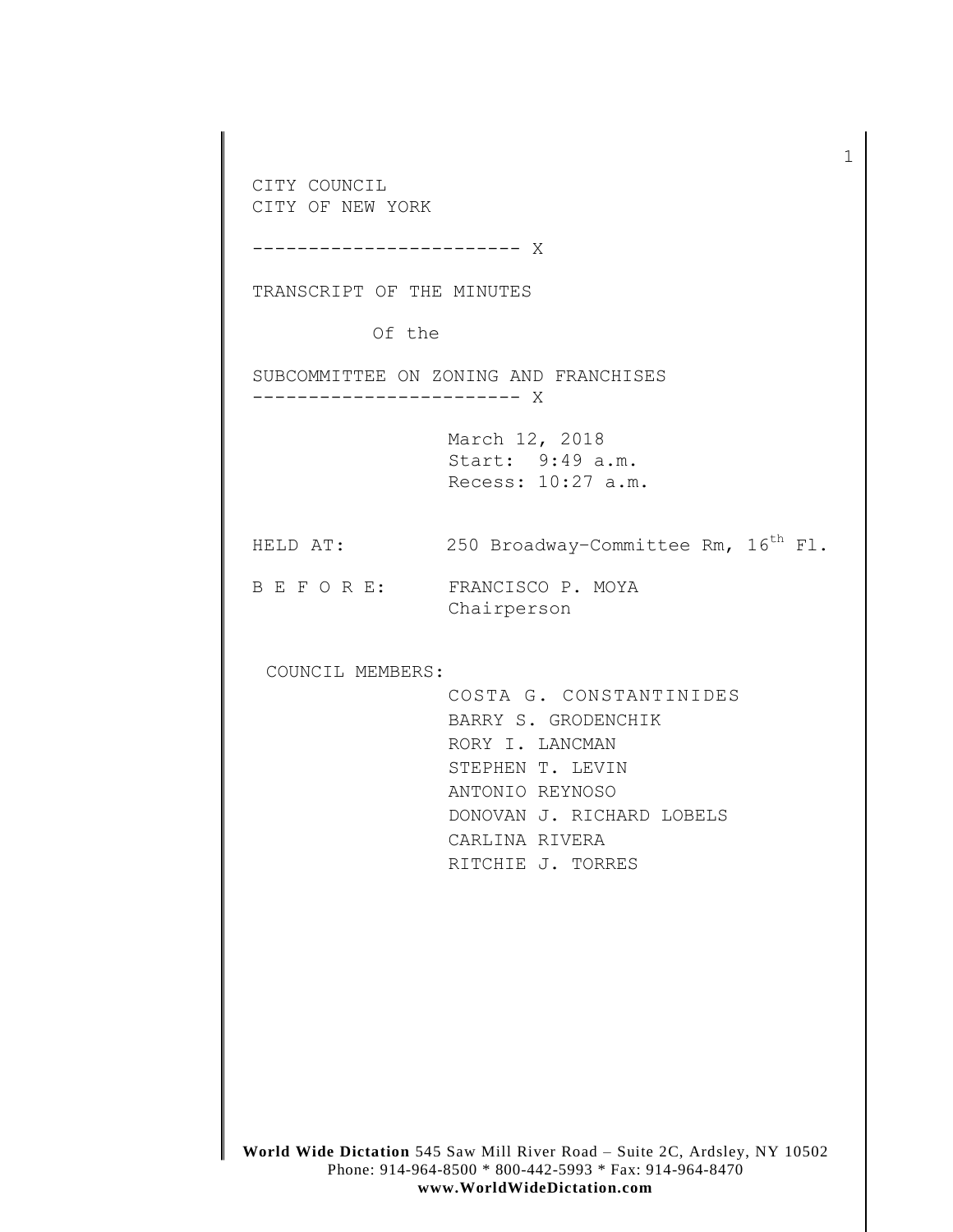## A P P E A R A N C E S (CONTINUED)

William Macklowe Developer of 21 East  $12^{th}$  Street

Robert Flahive Member of Kramer Levin Firm

Gordon Hamm Garage Operator for 40 Years

Raymond Perez Building Service Worker SEIU 32BJ Union Member

David Soto SEIU 32BJ Union Member

Matthew Bruccoleri Business Manager of Teamsters Local 272

Richard Lobel Zoning and Land Use Attorney at Sheldon Lobel, P.C.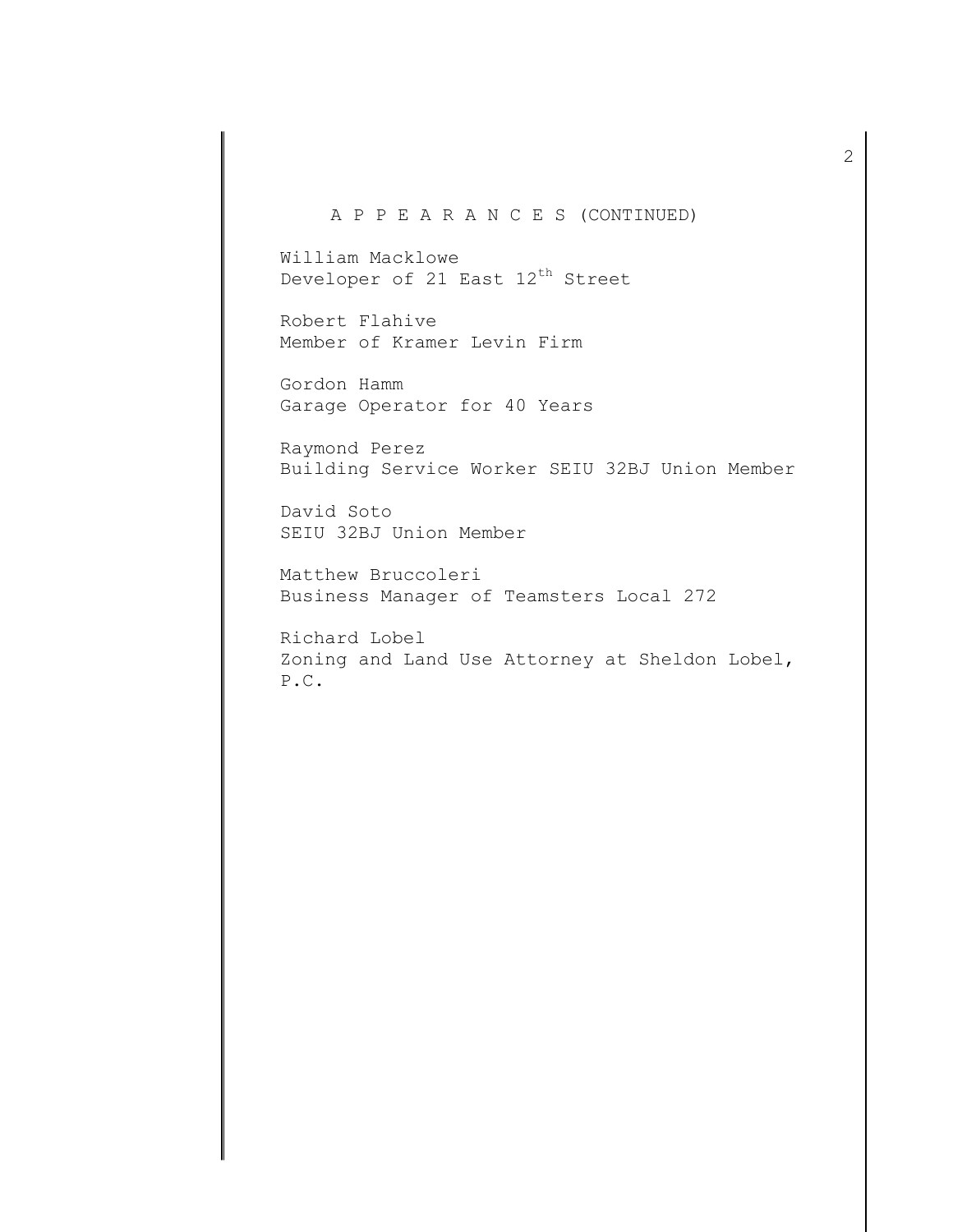SUBCOMMITTEE ON ZONING AND FRANCHISES 3

| $\mathbf 1$     | SUBCOMMITIEE ON ZONING AND FRANCHISES<br>J.                     |
|-----------------|-----------------------------------------------------------------|
| $\overline{2}$  | [gavel]                                                         |
| 3               | CHAIRPERSON MOYA: Good morning. Welcome                         |
| 4               | to the Subcommittee on Zoning and Franchises. I am              |
| 5               | Francisco Moya, the Chair of the Subcommittee and               |
| 6               | today we are joined by Council Members Donovan                  |
| $7\phantom{.}$  | Richards and Council Member Barry Grodenchik. I know            |
| 8               | Council Member Lancman was, was here as well. Today             |
| 9               | we will be holding hearings on two items, LU 36, the            |
| 10              | 20. 21 East 12 <sup>th</sup> Street Parking Garage and LU 3534, |
| 11              | Underhill Rezoning. After our public hearing we will            |
| 12 <sup>°</sup> | be laying over both of the items for consideration at           |
| 13              | our next meeting but before we start our hearing I              |
| 14              | would like to acknowledge Deputy Council for Land Use           |
| 15              | Division, Dillon Casey who will be leaving the                  |
| 16              | council at the end of the week, he's going to start a           |
| 17              | new chapter out in sunny California and he will be              |
| 18              | working on Fair Housing and related policy issues and           |
| 19              | we want to thank him for his excellent work during              |
| 20              | his tenure here and he will be greatly missed and we            |
| 21              | want to wish him all the best and in the short time             |
| 22              | that I've been the chair and, and been here at the              |
| 23              | council he has been a vital, vital individual that              |
| 24              | has helped quide this committee to doing the great              |
| 25              | work that we do in the city council. So, Dillon to              |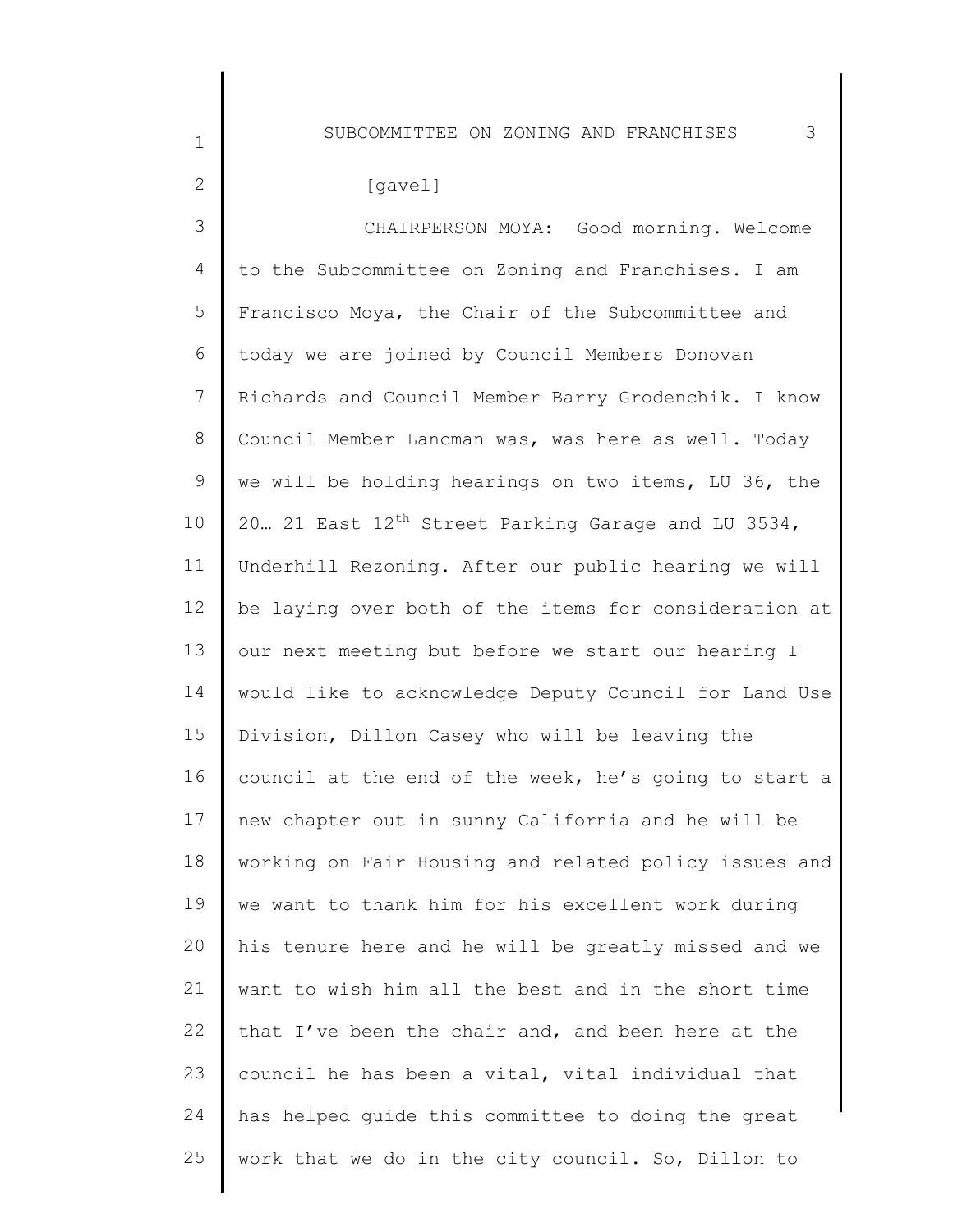| $\mathbf 1$    | 4<br>SUBCOMMITTEE ON ZONING AND FRANCHISES                       |
|----------------|------------------------------------------------------------------|
| 2              | you we, we thank you for your excellent work and wish            |
| 3              | you very much success in your new endeavors.                     |
| 4              | DILLON CASEY: Thanks.                                            |
| 5              | [applause]                                                       |
| 6              | CHAIRPERSON MOYA: We will start with the                         |
| $7\phantom{.}$ | 21 East 12 <sup>th</sup> Street Parking Garage application, this |
| 8              | is an application for a special permit under sections            |
| 9              | 13-45 and 13-451 of the zoning resolution to allow               |
| 10             | for an attended parking garage with a maximum                    |
| 11             | capacity of 187 spaces. The garage will be located on            |
| 12             | the ground floor cellar and sub-cellar of a proposed             |
| 13             | 21 story mixed use building to be located at 21 East             |
| 14             | 12 <sup>th</sup> Street in Council Member Rivera's district in   |
| 15             | Manhattan. I will now open the public hearing on LU              |
| 16             | 36 and we have we have William is it Macklowe,                   |
| 17             | Macklowe?                                                        |
| 18             | WILLIAM MACKLOWE: Yeah                                           |
| 19             | CHAIRPERSON MOYA: Robert Flahive, did I                          |
| 20             | say it correctly? Gordan Hamm, yeah                              |
| 21             | [off-mic dialogue]                                               |
| 22             | CHAIRPERSON MOYA: Okay, good morning,                            |
| 23             | thank you, please.                                               |
| 24             | WILLIAM MACKLOWE: [off-mic] Good                                 |
| 25             | morning, I am Billy Mack good morning, wow, okay. I              |
|                |                                                                  |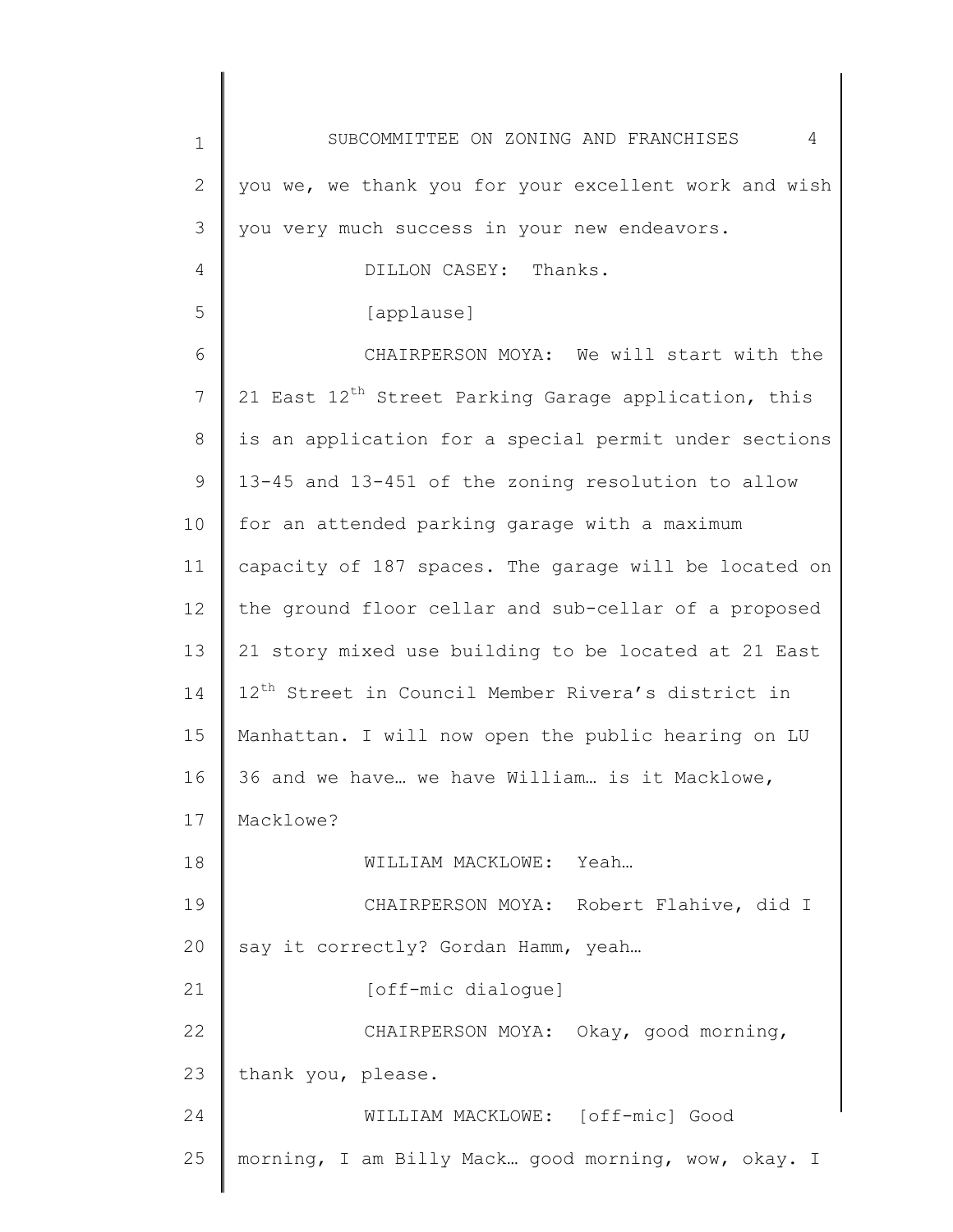1 2 3 4 5 6 7 8 9 10 11 12 13 14 15 16 17 18 19 20 21 22 23 24 25 SUBCOMMITTEE ON ZONING AND FRANCHISES 5 am Billy Macklowe, I am the Developer of 21 East  $12^{th}$ Street and I would like to thank the council for the time to let us speak this morning and the consideration. So, good morning and thank you. As I mentioned I'm the, the developer of 21 East  $12^{th}$ Street and as you can see on the monitor in front of and behind me that was what existed on the site at the time when we acquired it and set about our plans to demolish that structure and begin construction of what is nearing completion today. That was for close to a hundred years specifically the last 40 years as well a garage, a garage that had the capacity to mount 200 cars and four curb cuts, two on  $12<sup>th</sup>$  Street and two on University Place. We have developed and planned and built our building as an as of right structure with the exception of the garage. We have 53 residential units, we are currently 77 percent pre-sold and we seek the council's approval to replace the parking that was there albeit for 187 cars less than the 200 that have been there for the proceeding 40 years and in the process of our development we've also cleaned up the streetscape by getting rid of three of those four curb cuts. So, we've enhanced University Place we think from a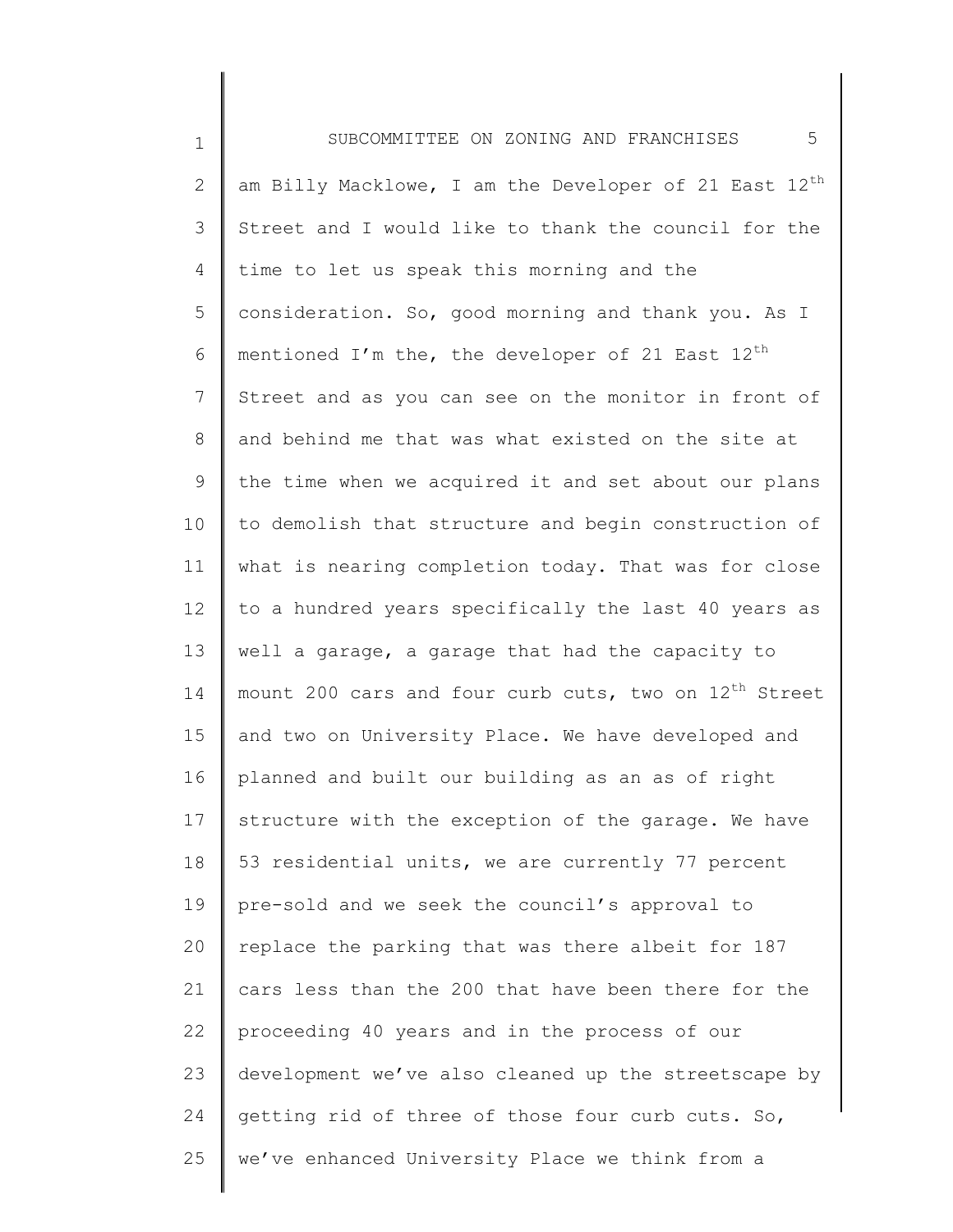| $\mathbf 1$     | 6<br>SUBCOMMITTEE ON ZONING AND FRANCHISES                        |
|-----------------|-------------------------------------------------------------------|
| 2               | safety perspective as it's a very high-volume                     |
| 3               | pedestrian area, University Place will now be safer.              |
| 4               | We've put our curb cut, our proposed curb cut and                 |
| 5               | garage on the Northwest most corner of our site on                |
| 6               | 12 <sup>th</sup> Street and we have a great hope that this will   |
| $7\phantom{.0}$ | be passed by the council and I will turn it over to               |
| 8               | Mr. Flahive and Mr. Hamm to my left, Gordon has                   |
| 9               | operated this garage as I said before for 40 years                |
| 10              | prior and it is his desire to continue. So,                       |
| 11              | gentlemen.                                                        |
| 12              | ROBERT FLAHIVE: Thank you, Billy, good                            |
| 13              | morning Chairman Moya and committee members. My name              |
| 14              | is Bob Flahive, I'm with the firm Kramer Levin, we                |
| 15              | represent the applicant for the special permit. As                |
| 16              | Mr. Macklowe indicated the 200-car public parking                 |
| 17              | garage with curb cuts on East 12 <sup>th</sup> and University had |
| 18              | existed since 1921, it also had been operated by                  |
| 19              | garage management corporation, it's a union shop and,             |
| 20              | and, and that operator had operated the previous                  |
| 21              | garage for 40 years and is the prospective operator               |
| 22              | of this new garage as well. However, the current                  |
| 23              | zoning regulations governing parking in Manhattan                 |
| 24              | core does not provide an as of right mechanism for                |
| 25              | replacement garage and therefore we had to file an                |
|                 |                                                                   |

 $\begin{array}{c} \hline \end{array}$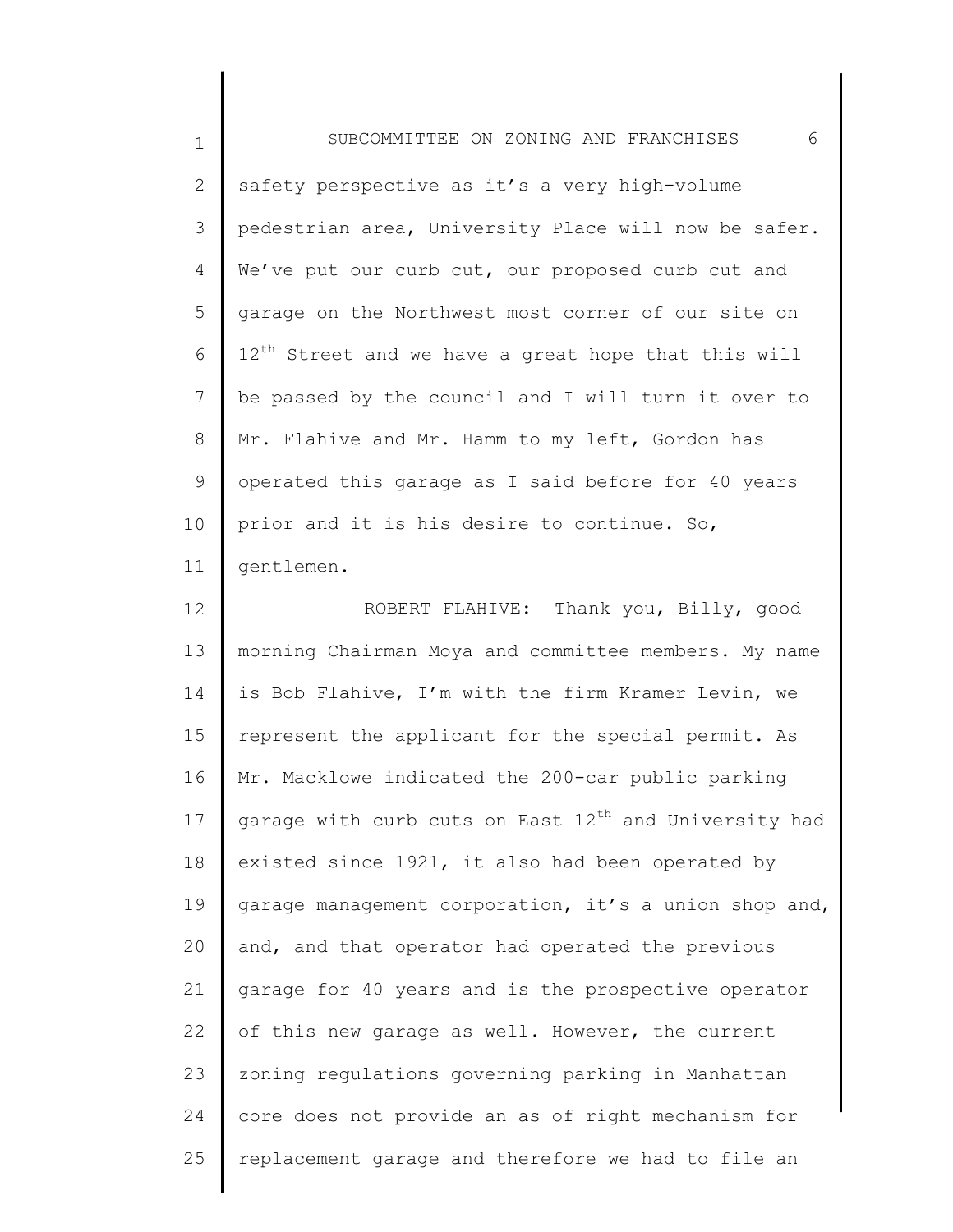1 2 3 4 5 6 7 8 9 10 11 12 13 14 15 16 17 18 19 20 21 22 23 24 25 SUBCOMMITTEE ON ZONING AND FRANCHISES 7 application seeking a special permit pursuant to Section 13-451 that permit additional parking for residential growths in the neighborhood. In creating the special permit its called additional parking for residential growth, in 2013 the Planning Commission and the city council established specific standards for what's called neighborhood parking demand, quote unquote, its basically a two part test that measures residential parking demand in the area and the parking supply within the designated area, I mean… move along… in, in terms of residential parking demand our application documents that a total of 769 new residential units were developed in the a study area since 2006. At the 20 percent target level these 769 dwelling units generated demand for 154 new residential parking spaces however only three of the 41 new buildings that have been built in this area actually provide parking and those three parking garages provide only 21 parking spaces, you know therefore on the demand side there's a, a significant parking deficit. In terms of parking supply which is now shown behind me, we've documented that 1,259 spaces in ten parking facilities within the study area have been demolished since 2016 to make room for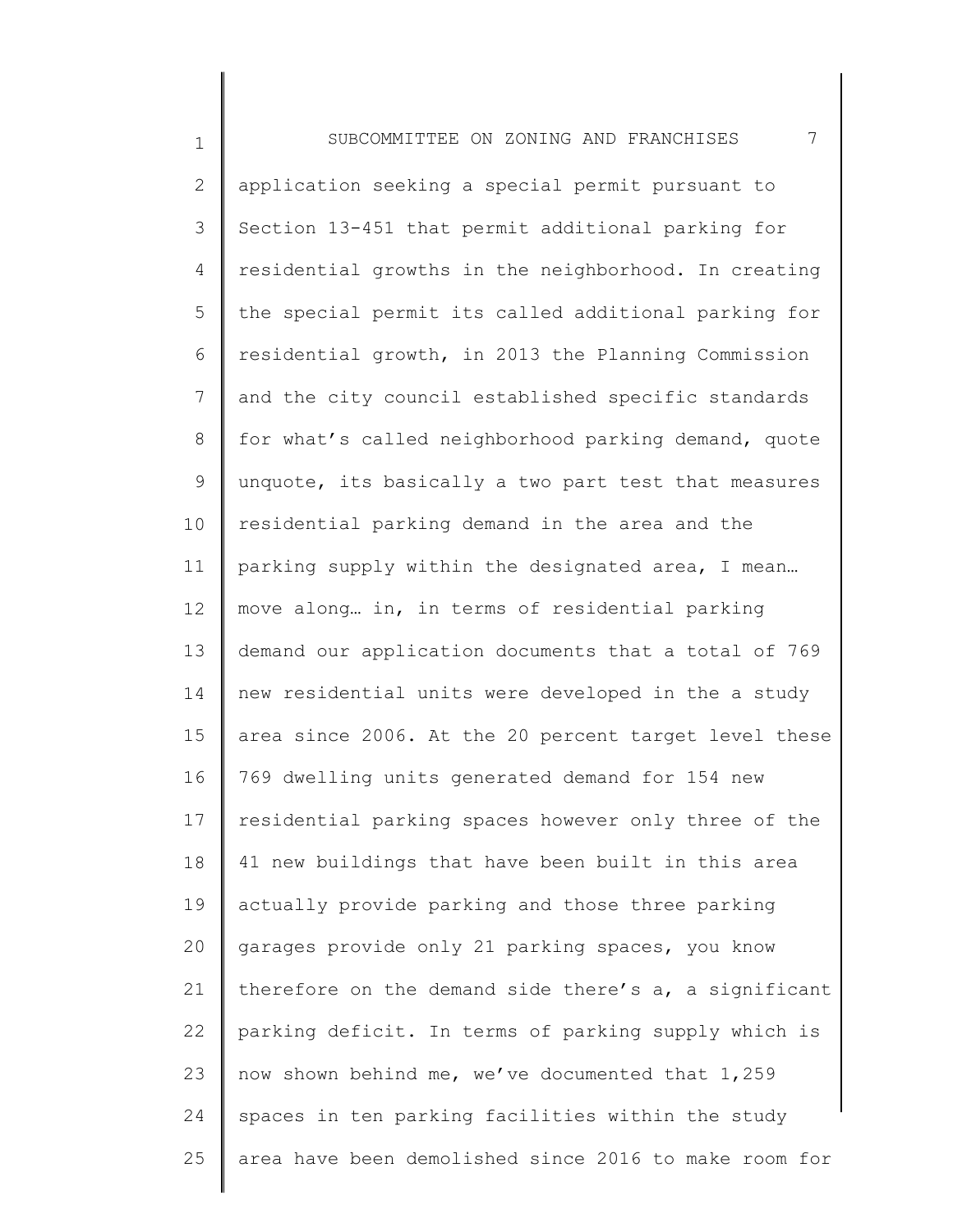1 2 3 4 5 6 7 8 9 10 11 12 13 14 15 16 17 18 19 20 21 22 23 24 25 SUBCOMMITTEE ON ZONING AND FRANCHISES 8 new development. As you can see on the map our site is highlighted in red and on that block alone, our block alone, three garages with a total of 735 spaces were demolished all convert, converted to residential use that's just on our block. The… within the study area shown in the black circle includes all 1,260 spaces that have been demolished. The combination of increased residential demand and the reduction in parking supply translates to an existing parking ratio, it's a zoning term, for the study area of minus 92 percent, minus 92 percent which is well below the target of plus 20 percent, these are kind of zoning terms so let me put in layman's terms. The current parking deficit for the neighborhood totals 843 spaces, this deficit includes the 113 attributable to new residential developments that have not provided any parking plus 730 residential parking spaces that have been demolished. The proposed 187 car garage will only address a small fraction, about 22 percent of this parking deficit. Zoning resolution Sections 1345 and 13-451 provide the City Planning Commission and city council with authority to grant special permits for additional parking spaces to serve residential growth in the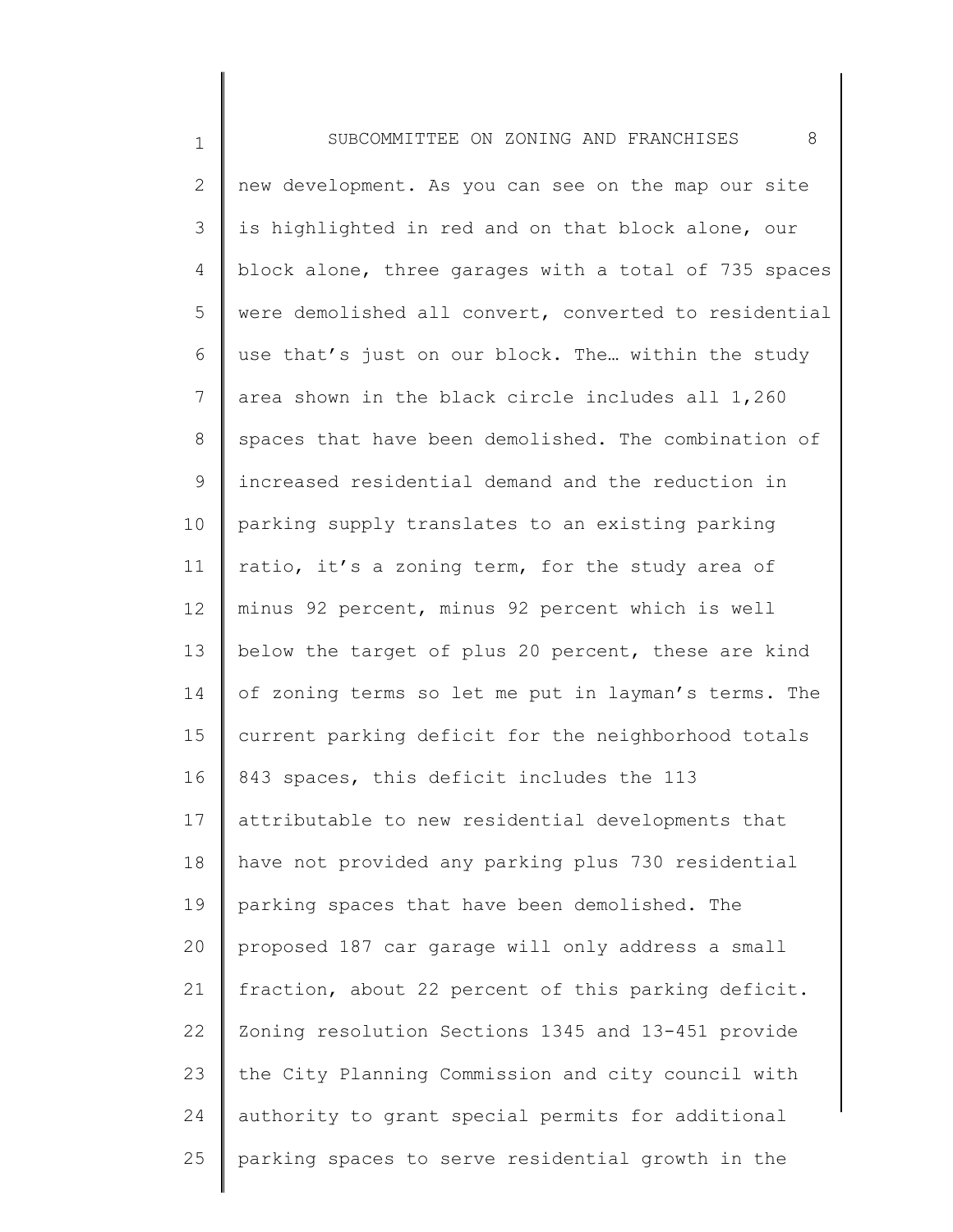1 2 3 4 5 6 7 SUBCOMMITTEE ON ZONING AND FRANCHISES 9 Manhattan core subject to specific findings. We believe that the material submitted with this application provides sufficient documentation to make each of the required findings and allow you to approve this special permit for the proposed garage with 187 spaces. Thank you.

8 9 10 11 12 13 14 15 16 17 18 19 20 21 22 23 24 25 GORDON HAMM: My name is Gordon Hamm, I operate the garage and did for 40 years. As a past Councilman in New Jersey I appreciate everyone's time today and this is a more emotional I think for a lot of people in the neighborhood. We just talked about the facts of what it is over there but to give you a, a, a guideline I, I always thought that being there 40 years we were kind of a fabric of the community to begin with, we service most… almost 90 percent of our business was from the neighborhood residents so we watched people have kids, raise kids, bring them through, parked their cars, next generation come through all the time. I always thought we provided a, a healthy, safe environment for people in the neighborhood that wanted to come down and unload stuff, we know how long it is… takes with kids and stuff and strollers and things and, and bad weather to have a place to be able to go to in the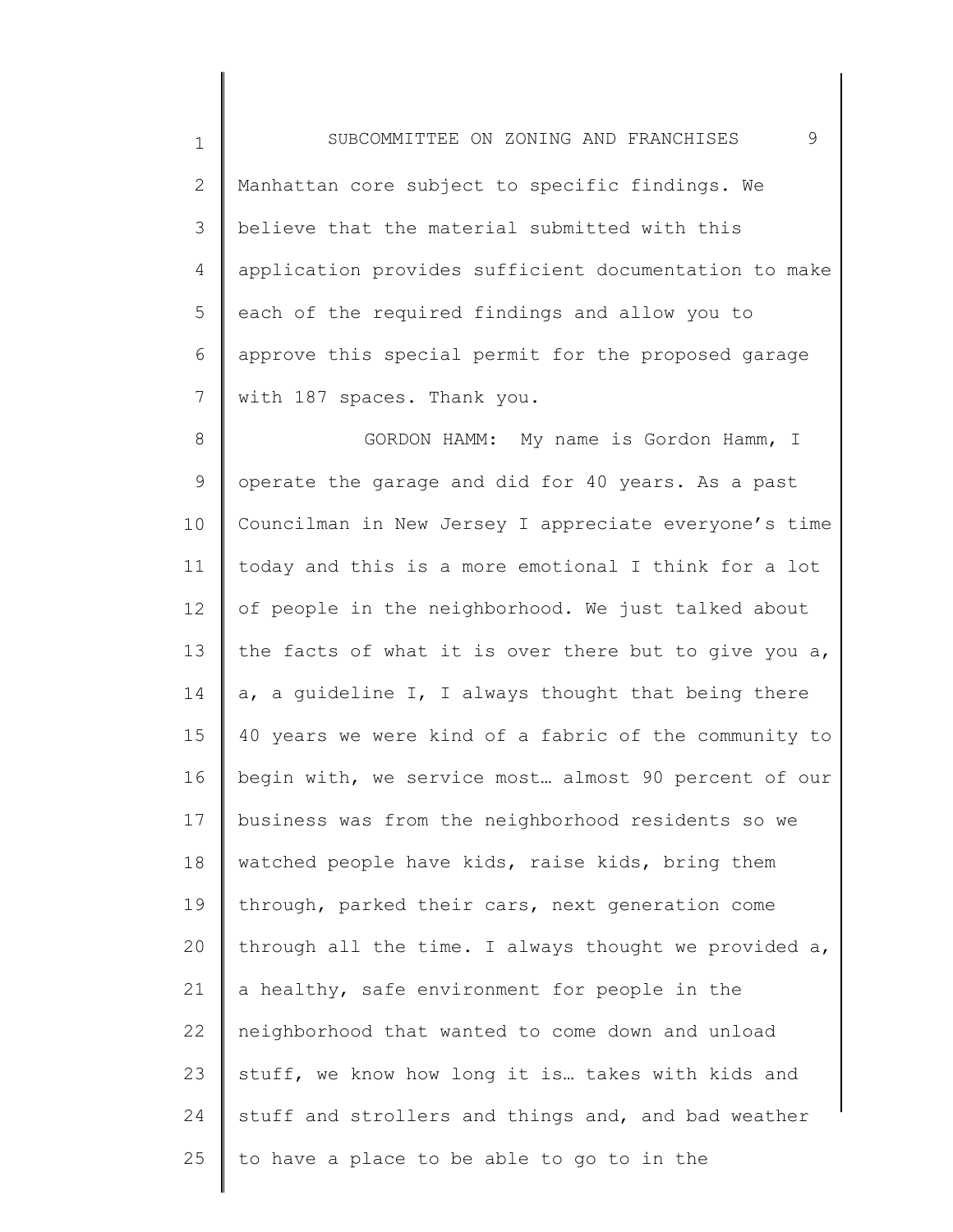1 2 3 4 5 6 7 8 9 10 11 12 13 14 15 16 17 18 19 20 21 22 23 24 25 SUBCOMMITTEE ON ZONING AND FRANCHISES 10 neighborhood without traveling too far away. It was a sad day when we closed the garage but we thought maybe when we're closing the garage its no different than someone renovating their apartment, they get… they may take a couple of years to renovate the apartment but they'd be allowed to come back so we're kind of hoping, we're kind of like that… part of that neighborhood and still to be able to come back and service the neighborhood with everybody. You, you heard already testimony about the number of spaces lost on that block, we're trying to get the same number of spaces we had before because we think that there is a definite need. I know that when we had to displace those monthlies we could only take about 50 of them and those were… we had to move to our locations over by Washington Square Park, a number of them are… just been waiting and waiting even though they have to walk a long distance all the time for the garage to re-open. We only see it as a positive obviously and you'll hear testimony I'm sure from the other side saying negative but as you see with Citi Bike taking more space on the street, the off street parking is getting less, a number of people do love to park off street, it's cheaper obviously and, and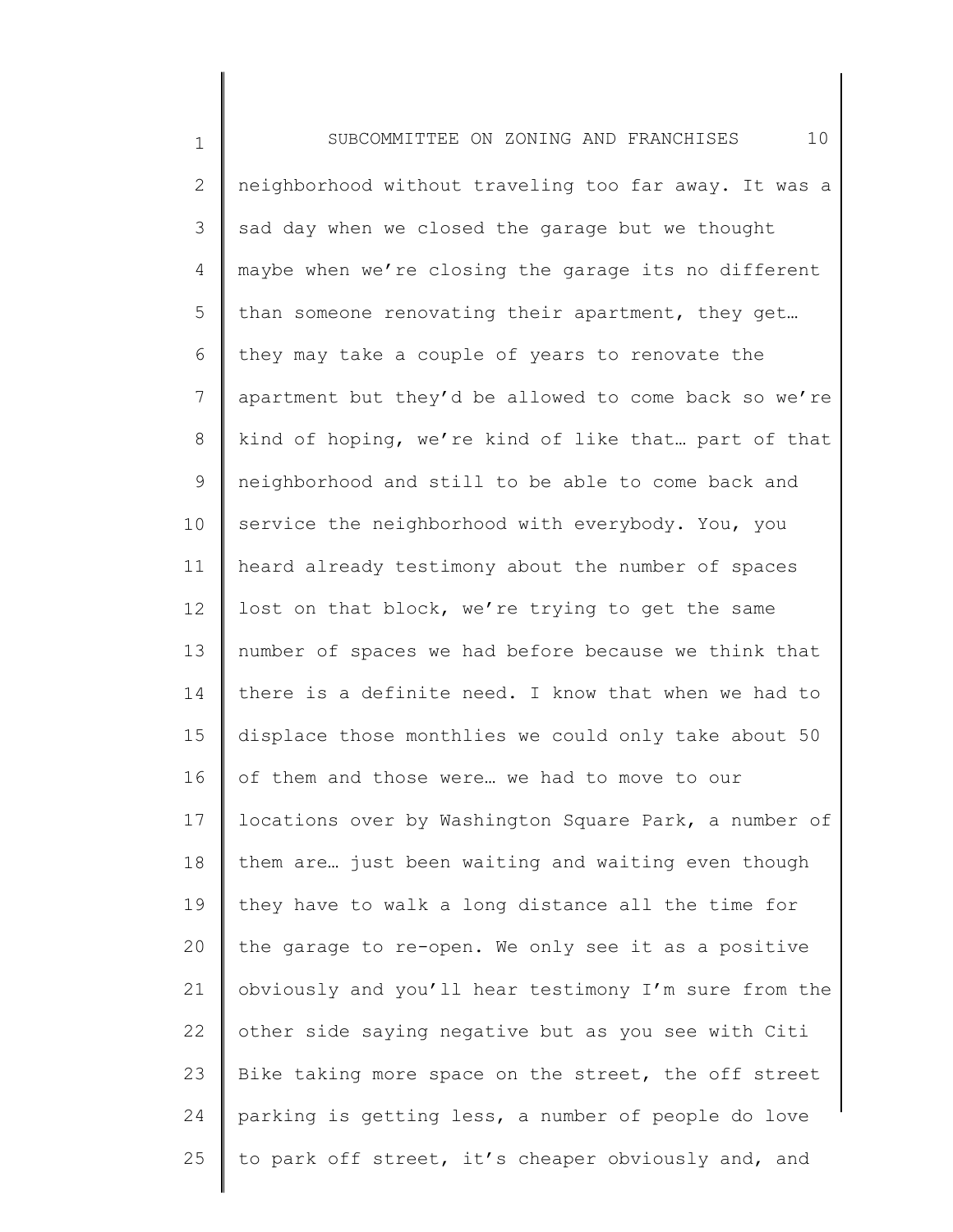| $\mathbf 1$     | 11<br>SUBCOMMITTEE ON ZONING AND FRANCHISES           |
|-----------------|-------------------------------------------------------|
| 2               | it serves them, they find a space and other people    |
| 3               | prefer to be able to just drive in, drop their car    |
| 4               | off, keep it out of the weather and keep it safe and  |
| 5               | some, some many people like to have their car washed  |
| 6               | or cleaned by the men which is, you know another      |
| 7               | service they add always but we, we always felt like   |
| 8               | we were part of that community and stuff. So, we're   |
| 9               | asking everyone to consider us to come back into our  |
| 10              | house, let us be part of the fabric again and, and    |
| 11              | let us put the men back to work that we had, we had a |
| 12 <sup>°</sup> | union shop, all our shops are union, we had to        |
| 13              | displace seven men and we're you know those seven     |
| 14              | men are hoping to come back and have a job again and  |
| 15              | be part of the community also. So, I want to thank    |
| 16              | you for your time and thank you for listening.        |
| 17              | CHAIRPERSON MOYA: Thank you gentlemen,                |
| 18              | thank you for your testimony and today I also want to |
| 19              | acknowledge that we are joined by Council Member      |
| 20              | Reynoso and Council Member Rivera.                    |
| 21              | COUNCIL MEMBER RIVERA: Hi, thank you,                 |
| 22              | sorry I'm [cross-talk]                                |
| 23              | CHAIRPERSON MOYA: That's alright                      |
| 24              | COUNCIL MEMBER RIVERA: late, I know                   |
| 25              | that we've gotten a chance to connect before the      |
|                 |                                                       |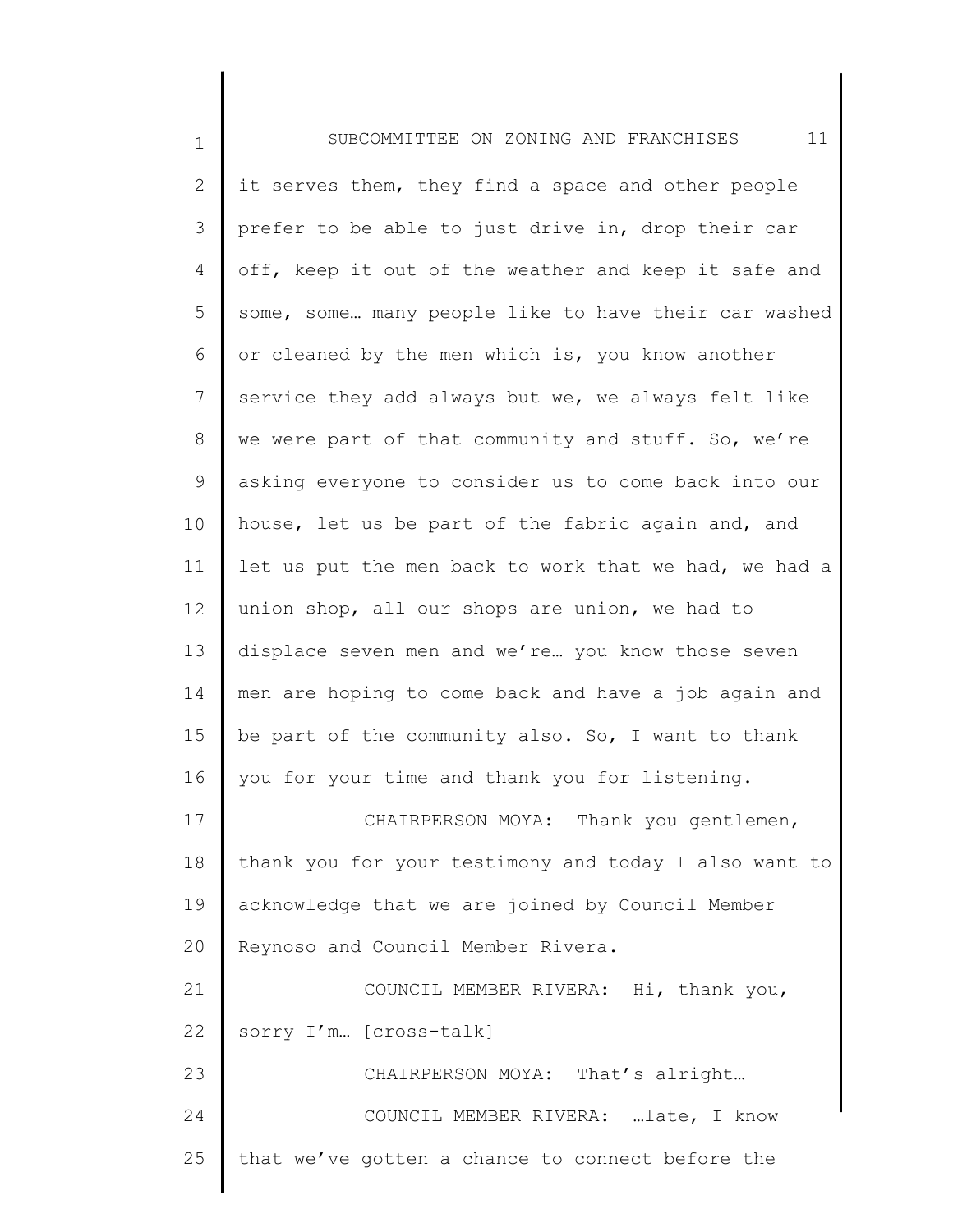1 2 3 4 5 6 7 8 9 10 11 12 13 14 15 16 17 18 19 20 21 22 23 24 SUBCOMMITTEE ON ZONING AND FRANCHISES 12 hearing and thank you everyone for being here. So, just a couple of very quick questions, I, I wanted to know whether… is… on the timeline and I'm sorry if you answered this but on the timeline of things is it… is it done, is the garage completed? ROBERT FLAHIVE: The building as under construction today is almost complete, it provides what's called the as of right parking garage in the second cellar, the sub-cellar for 15 spaces. If the special permit application is approved the same ramp system will provide service to the proposed garage as it does to the as of right garage. The difference would be instead of having on the first cellar below grade retail and storage we will convert that to parking that's how we will increase it up to the proposed 187. So, yes, the ramps are in place for the as of right garage. COUNCIL MEMBER RIVERA: Okay and then for the other spaces if, if, if you were given more spaces what is the anticipated timeline of completion? WILLIAM MACKLOWE: I think the timeline for the completion is the same. We're, we're, we're

under construction now, we're just about fully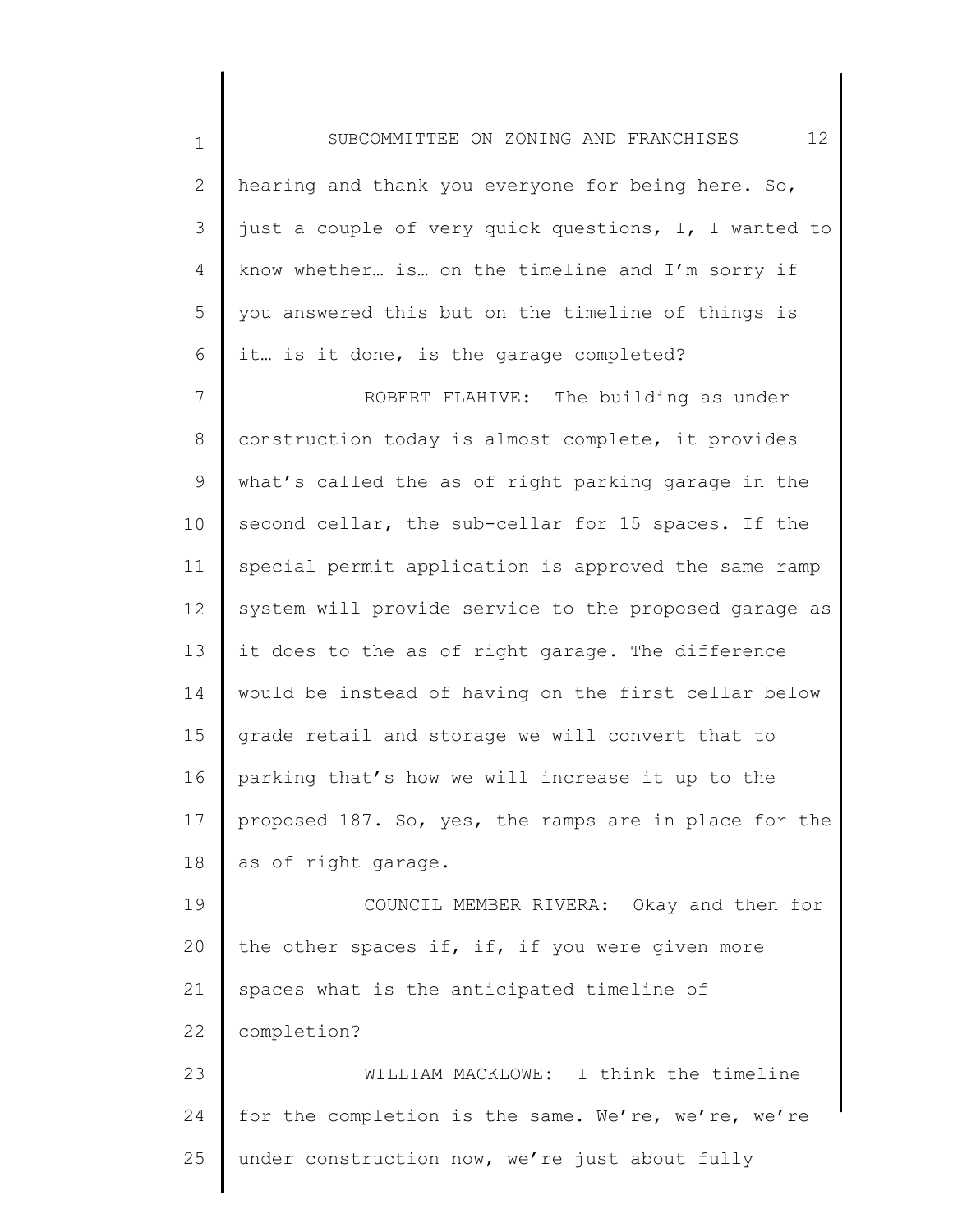| $\mathbf 1$  | 13<br>SUBCOMMITTEE ON ZONING AND FRANCHISES           |
|--------------|-------------------------------------------------------|
| $\mathbf{2}$ | enclosed, we're anticipating making application for   |
| 3            | our first temporary certificate of occupancy mid to   |
| 4            | late fourth quarter of this year and that first TCO   |
| 5            | would be for sub-basement through the fifth floor.    |
| 6            | COUNCIL MEMBER RIVERA: So, I want to                  |
| 7            | talk thank you. I want to talk a little bit about     |
| 8            | the community board resolution that was passed, and I |
| 9            | want to know where the was there anything that your   |
| 10           | team did in anticipation of the resolution so for     |
| 11           | example was there anything that you tried to address  |
| 12           | that they pointed out in one of their 19 whereas?     |
| 13           | ROBERT FLAHIVE: I have the resolution,                |
| 14           | there is actually a I'll call it a robust discussion  |
| 15           | that occurred over a two-month period. We met with    |
| 16           | the committee twice, we also met with a, a small      |
| 17           | subcommittee, a two-member subcommittee twice, so a   |
| 18           | total of four times. Up until the night of passing    |
| 19           | the resolution we had discussed at the committee's    |
| 20           | request they wanted a commitment that we would give   |
| 21           | preference for residential parking and that           |
| 22           | preference would be in the form of a reduction that   |
| 23           | for some period, a 15 percent reduction we agreed to, |
| 24           | we were offering a one-year period, they were         |
| 25           | offering a five they were requesting a five year      |
|              |                                                       |

║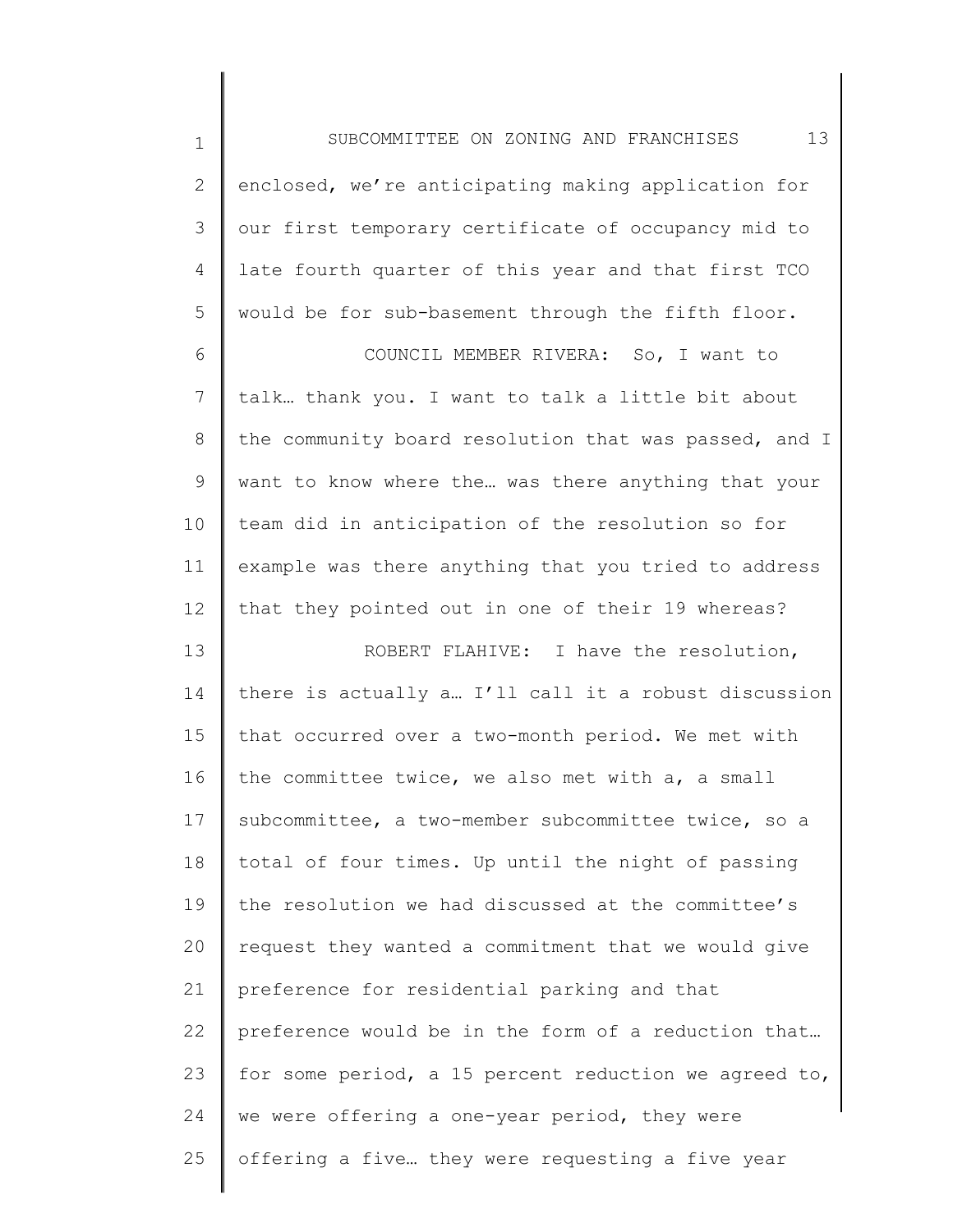| 1  | 14<br>SUBCOMMITTEE ON ZONING AND FRANCHISES           |
|----|-------------------------------------------------------|
| 2  | period, the purpose of that reduction would be to     |
| 3  | draw residential parkers back into our garage         |
| 4  | [cross-talk]                                          |
| 5  | COUNCIL MEMBER RIVERA: Can I can I                    |
| 6  | [cross-talk]                                          |
| 7  | ROBERT FLAHIVE: which is their intent                 |
| 8  | [cross-talk]                                          |
| 9  | COUNCIL MEMBER RIVERA:  just speak, I'm               |
| 10 | so sorry to interrupt you but I just want to in a     |
| 11 | reduction like a discount?                            |
| 12 | ROBERT FLAHIVE: Yes.                                  |
| 13 | COUNCIL MEMBER RIVERA: Okay.                          |
| 14 | ROBERT FLAHIVE: They also asked that we               |
| 15 | would make a commitment to provide a certain amount   |
| 16 | of shared vehicles. Mr. Hamm can speak further to     |
| 17 | this but quickly the, the previous garage had 30 zip  |
| 18 | car type operations and we would be prepared to go as |
| 19 | high as 50 on, on the belief that that provides       |
| 20 | another service to the community, it also is good     |
| 21 | business because that model, the parking model is     |
| 22 | changing. We also agreed that within the 600 foot     |
| 23 | area if any resident looks for a space in our garage  |
| 24 | we would provide such a space on 30 day notice, this  |
| 25 | was to address the community's concern that how did   |
|    |                                                       |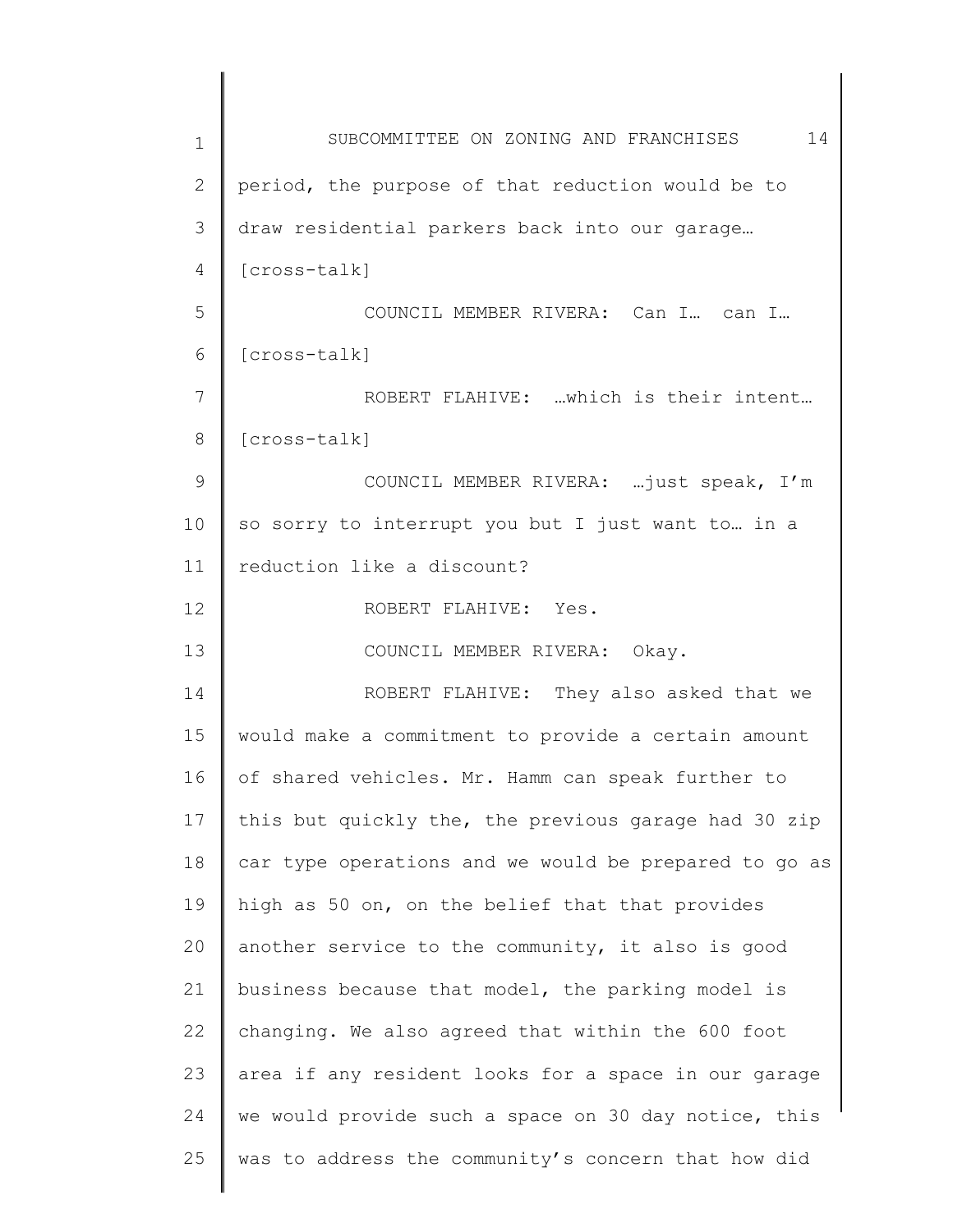| $1\,$           | 15<br>SUBCOMMITTEE ON ZONING AND FRANCHISES           |
|-----------------|-------------------------------------------------------|
| $\mathbf{2}$    | they how could they be assured this wouldn't become   |
| 3               | a transient parking to serve tech center and other,   |
| 4               | other projects in the area and we had told them that  |
| 5               | we have a 40 year history of being a residential      |
| 6               | garage. The garage is laid out for monthlies, we have |
| $\overline{7}$  | 53 stackers, so our hope is people come leave their   |
| 8               | car and take it the next weekend, you know not we're  |
| 9               | not looking for in and out transient parking. So, we  |
| 10              | agreed that we would provide a preference to any      |
| 11              | resident within 600 feet to, to get a space on a      |
| 12 <sup>°</sup> | monthly basis. Oh, I thought my time was up.          |
| 13              | COUNCIL MEMBER RIVERA: No, no, no.                    |
| 14              | ROBERT FLAHIVE: We also said we would                 |
| 15              | make that discount available to anyone within a 600-  |
| 16              | foot area again emphasis on residential parking.      |
| 17              | Finally, the we also agreed to increase the number    |
| 18              | of bike parking, double it actually from what's       |
| 19              | required. They also asked that we discount the rate   |
| 20              | by 50 percent which we agreed to although the         |
| 21              | operator did feel we should put a caveat in there if  |
| 22              | there is a demand because his experience has been     |
| 23              | with Citi Bike, it's much easier for the person not   |
| 24              | to own a bike and just starting it on the street than |
| 25              | to actually own a bike and then have to pay 50, 100   |
|                 |                                                       |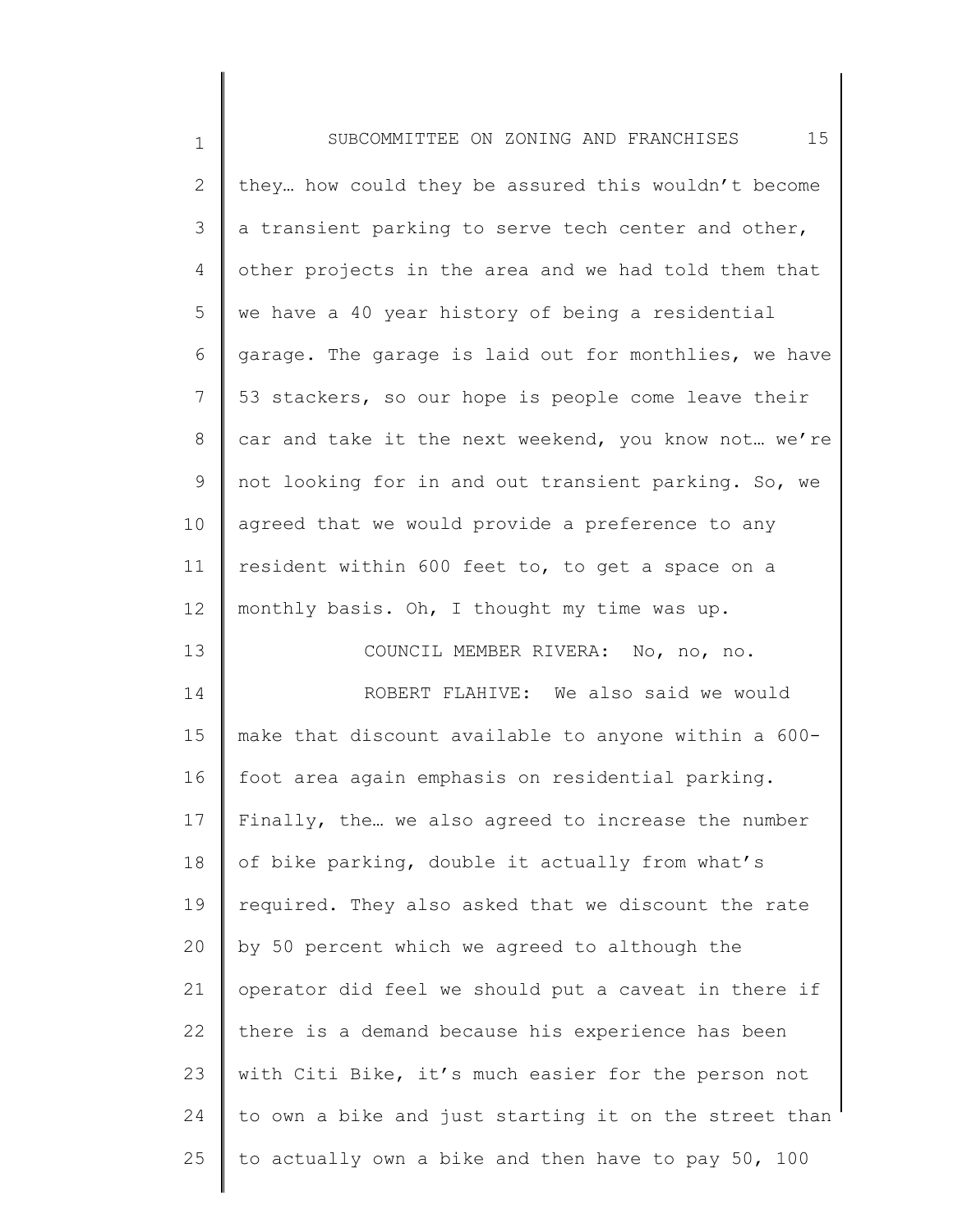1 2 3 4 5 6 7 8 9 10 11 12 13 14 15 16 17 18 19 20 21 22 23 SUBCOMMITTEE ON ZONING AND FRANCHISES 16 dollars a month to store it, you know a block or two away. And then we also agreed that we, we would post those regulations in the garage so that there'd be an ongoing, you know set of commitments. That night there was a lot of discussion by, by the community board and then to be honest for the first time they raised the issue that in 2013 they disagreed with the zoning and came up with the idea that reverting back to their own resolution they would cap it at 53 spaces which completely took us by surprise and, and then they went ahead with their resolution that includes, you know a, a mix of, of I, I guess our response as well as their belief about parking as a policy, you know we really felt that our application being a replacement garage and in view of the parking data is… makes the findings the committee resolution focuses a lot on parking which is… you know they feel as parking is not a contributing element to the community and to those commuters, we do not believe that and our experience for the last 40 years does not reflect that. COUNCIL MEMBER RIVERA: So, you felt that leading up to the final vote that at first you

25 thought that the board would be comfortable with the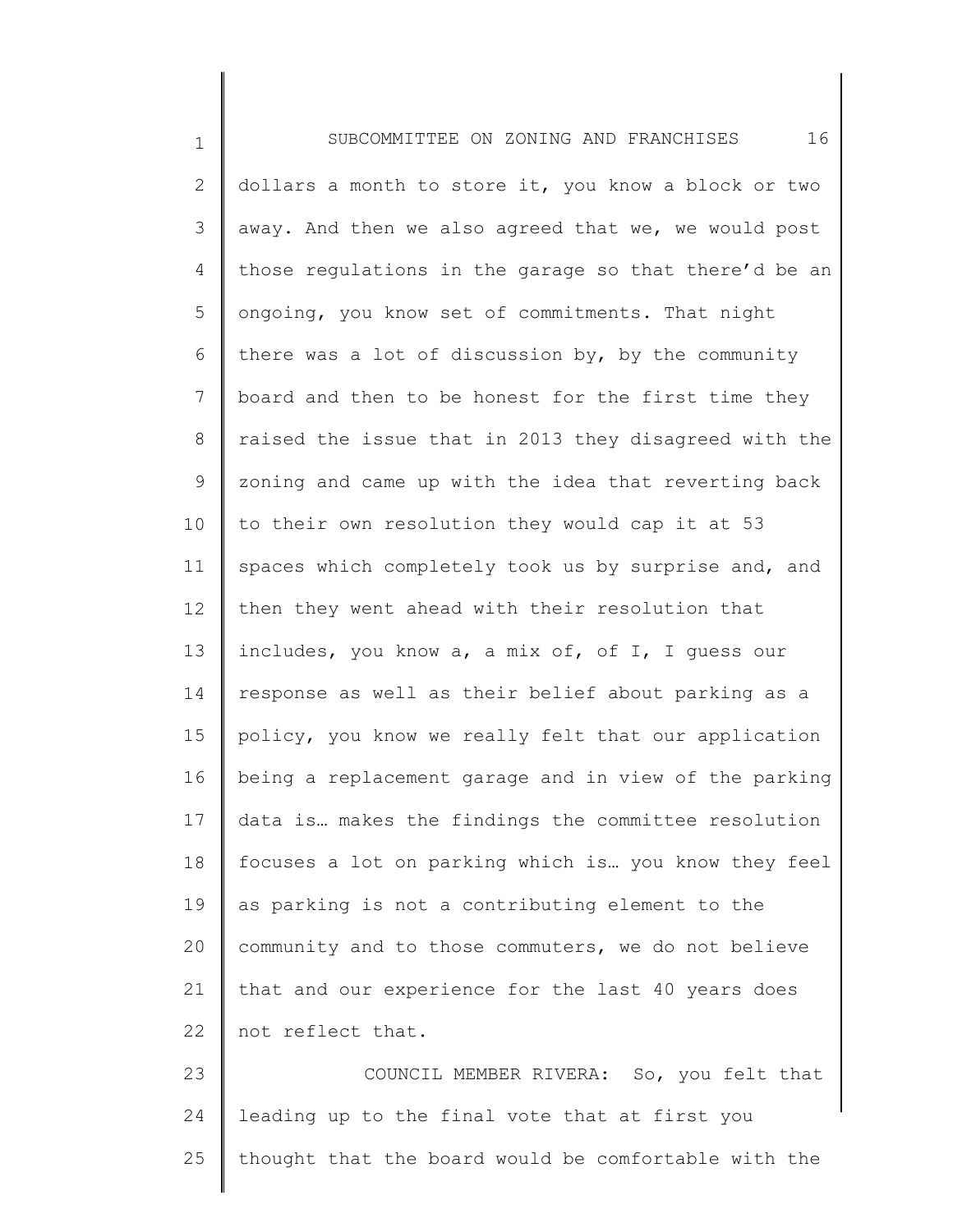| 1            | 17<br>SUBCOMMITTEE ON ZONING AND FRANCHISES           |
|--------------|-------------------------------------------------------|
| $\mathbf{2}$ | 150 plus spaces or were you trying were they looking  |
| 3            | for you to meet in the middle or just to provide 55   |
| 4            | for the number of units in the building?              |
| 5            | ROBERT FLAHIVE: There had been no                     |
| 6            | discussion up until that night of reducing 187.       |
| 7            | COUNCIL MEMBER RIVERA: Okay.                          |
| 8            | ROBERT FLAHIVE: We were trying to                     |
| 9            | provide everything we could to encourage them to      |
| 10           | support the full application. So, to answer your      |
| 11           | question there was no discussion of a reduced number. |
| 12           | COUNCIL MEMBER RIVERA: So, you're still               |
| 13           | willing to provide the local discount to residences,  |
| 14           | correct?                                              |
| 15           | GORDON HAMM: Yes, yes, we are and we're               |
| 16           | and we also want to continue with the rideshare       |
| 17           | programs we had because it was, you know used a lot   |
| 18           | over there. In fact, it was a, a big turnaround, when |
| 19           | they were talking about being busy it was mostly due  |
| 20           | to the, the zip cars or Hertz car going in and out    |
| 21           | and stop people from the neighborhood using it and as |
| 22           | of late we've had a, a good number. we've talked      |
| 23           | about this before putting in a charging station       |
| 24           | Tesla's been giving them to pretty much every         |
| 25           | operator that they can to its where they sell Tesla,  |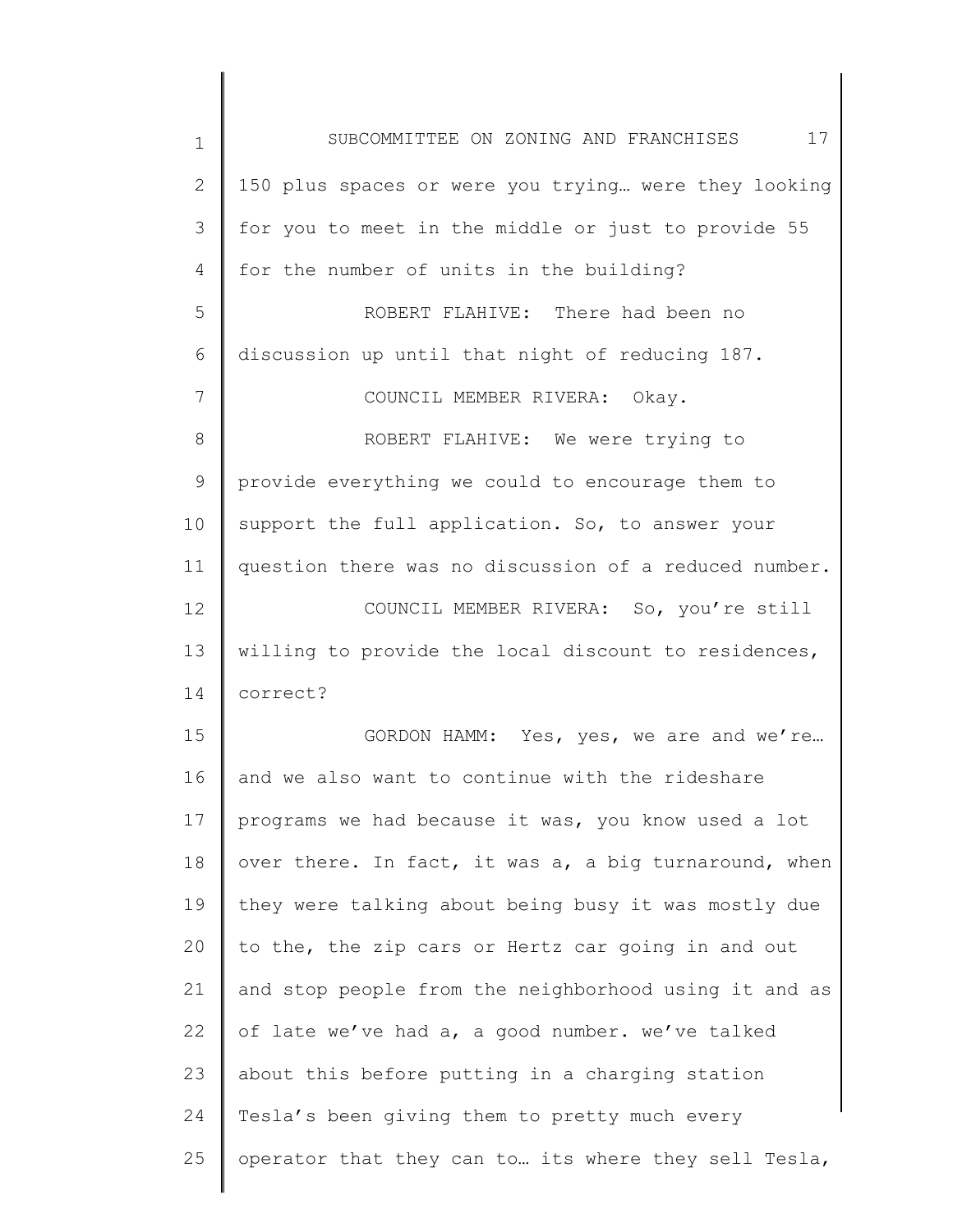| $\mathbf 1$ | 18<br>SUBCOMMITTEE ON ZONING AND FRANCHISES                                  |
|-------------|------------------------------------------------------------------------------|
| 2           | they tell you where to go to plug it in, we had one                          |
| 3           | on 7 <sup>th</sup> and West 10 <sup>th</sup> that in fact he brought his own |
| 4           | in and installed it with his own electrician and put                         |
| 5           | a meter on it so that its his and no one else can use                        |
| 6           | it, you don't have to worry about anybody else                               |
| 7           | charging his stuff so we, we want to continue.                               |
| 8           | Again, this is kind of a give back we've always had                          |
| 9           | with the community.                                                          |
| 10          | COUNCIL MEMBER RIVERA: Well I want to go                                     |
| 11          | back to because I, I mean I'm not sure the garage is                         |
| 12          | going to bring lots of Tesla's into Central Village                          |
| 13          | but I [cross-talk]                                                           |
| 14          | GORDON HAMM: We'll get two or three                                          |
| 15          | [cross-talk]                                                                 |
| 16          | COUNCIL MEMBER RIVERA:  can see what                                         |
| 17          | you're saying. So, I just want to go back to the                             |
| 18          | local discount, are you providing a local discount to                        |
| 19          | people in the area for one year or five years?                               |
| 20          | GORDON HAMM: We, we were talking with                                        |
| 21          | the one year, we were open to negotiate somewhere in                         |
| 22          | the middle and you know if it was two or three years                         |
| 23          | we were fine with that. I think what happened was it                         |
| 24          | kind of stalled a little bit on the back and forth                           |
| 25          | and it kind of got rigid and we didn't have the                              |
|             |                                                                              |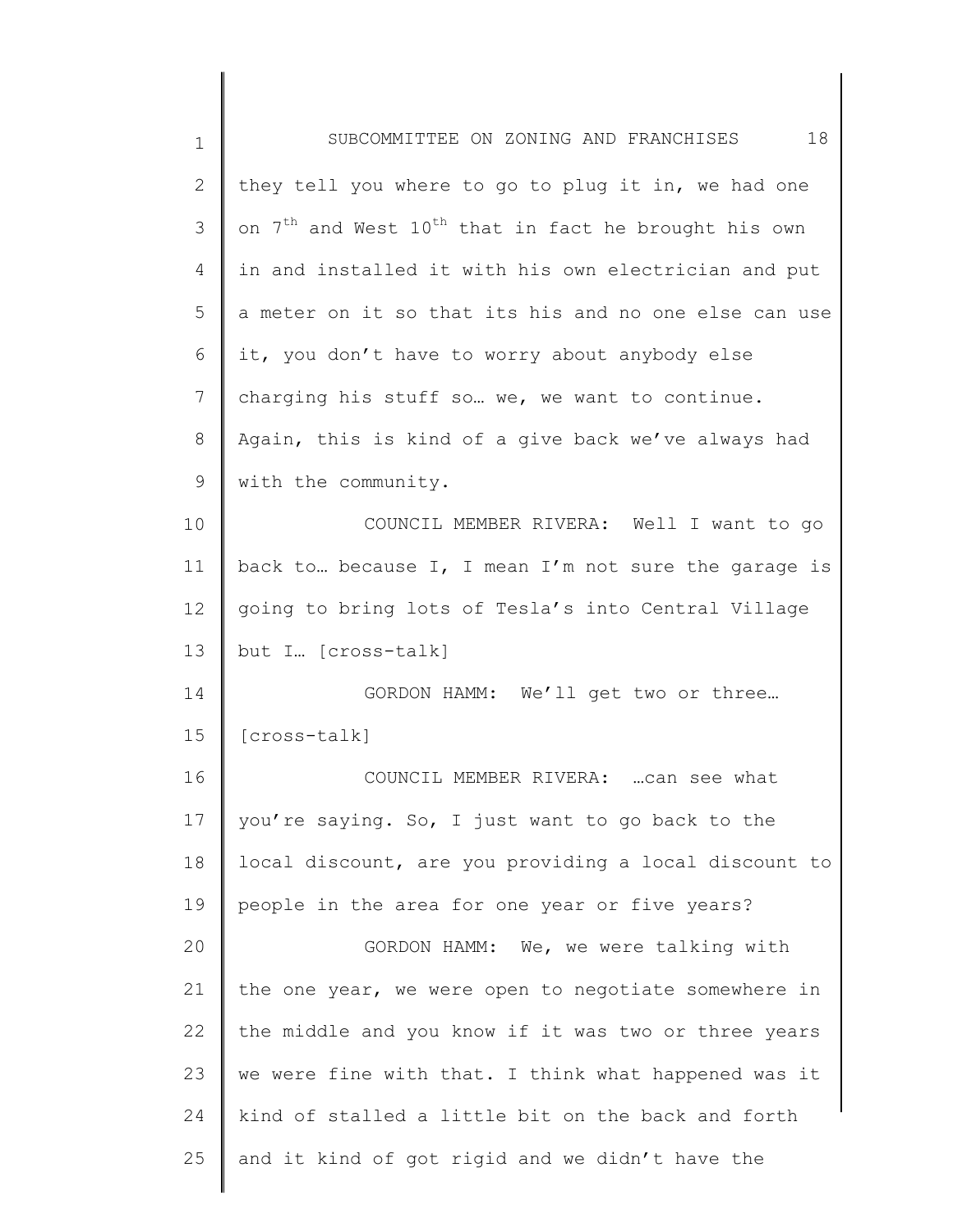1 2 3 4 5 6 7 8 9 10 11 12 13 14 15 16 17 18 19 20 21 22 23 24 25 SUBCOMMITTEE ON ZONING AND FRANCHISES 19 ability really to go back and forth with that but as, as the operator I can tell you at least I would do three years. COUNCIL MEMBER RIVERA: And the bike spaces, how many? ROBERT FLAHIVE: With the… your required number is 19 which is in our plans, we have developed a layout that can accommodate double that number, 38. GORDON HAMM: And we would continue the 50 percent on them for the neighborhood, we don't need to have a time limit on that. COUNCIL MEMBER RIVERA: Okay, a 50 percent discount in perpetuity… ROBERT FLAHIVE: Yep. GORDON HAMM: You can put that down. COUNCIL MEMBER RIVERA: I just want to talk a little bit about some of the people that are here today. So, you mentioned there are seven… with the previous garage there were seven positions, correct? GORDON HAMM: That's correct. COUNCIL MEMBER RIVERA: And they're 32BJ and teamsters?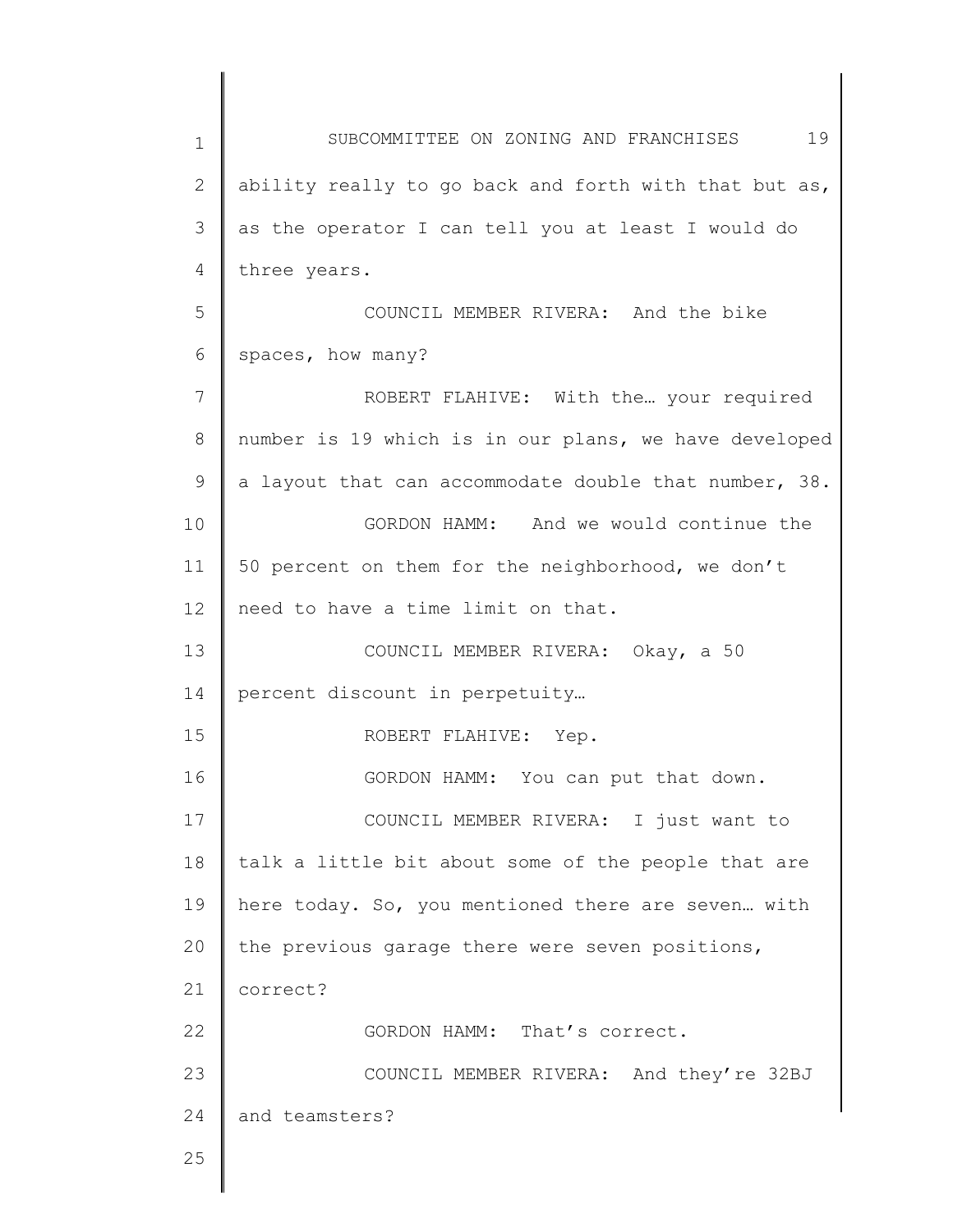1 2 3 4 5 6 7 8 9 10 11 12 13 14 15 16 17 18 19 20 21 22 23 24 25 SUBCOMMITTEE ON ZONING AND FRANCHISES 20 GORDON HAMM: The garage is actually the teamsters. COUNCIL MEMBER RIVERA: Okay… [crosstalk] GORDON HAMM: …the, the building will be 32BJ… [cross-talk] COUNCIL MEMBER RIVERA: Of course, building workers, okay. How many jobs in, in… for building workers do you anticipate providing? GORDON HAMM: I honestly don't remember, I'm sorry we're, we're, we're concluding our negotiations with, with, with local 32B… [cross-talk] COUNCIL MEMBER RIVERA: Okay… [crosstalk] GORDON HAMM: …to staff the building and I wish not to, to misquote a number but it's, it's an appropriately staffed and a fully operated building that's 100,000 square feet. COUNCIL MEMBER RIVERA: I'm sure they'll let me know. GORDON HAMM: They can remind us, yes. COUNCIL MEMBER RIVERA: Okay. Alright, so seven teamsters in the garage and 32BJ you're still working on the contract, okay. So, I know that we,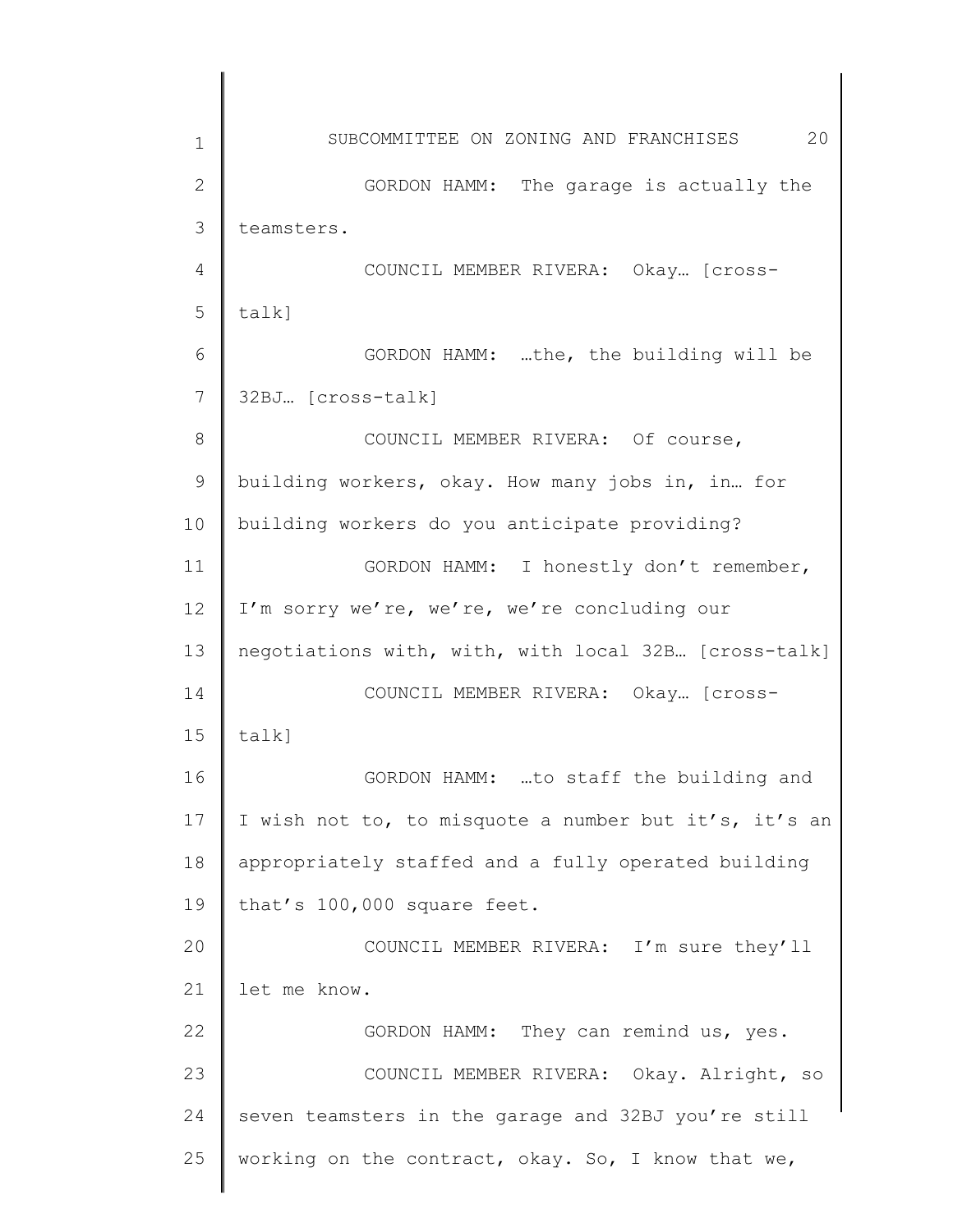1 2 3 4 5 6 7 8 9 10 11 12 13 14 15 16 17 18 19 20 21 22 23 24 25 SUBCOMMITTEE ON ZONING AND FRANCHISES 21 we've checked in about this and the reason why I ask about the resolution is because, you know it's, it's pretty extensive, I realize there's some things mentioned in there that are related to the neighborhood at large and what they're going through as, as, as a neighborhood in terms of development, in terms of changes and there, their desire for preservation for what's left so I just wanted you to address some of those things. I, I think that there's probably room for us to, to keep talking about what, what we can do in terms of the garage and working with the community, so I wanted to thank you for answering my questions and if there's anything else I'm sure I can follow up with you, that's okay? WILLIAM MACKLOWE: Great. GORDON HAMM: Thank you for your time and consideration. WILLIAM MACKLOWE: Yes, thank you very much. CHAIRPERSON MOYA: Council Member Grodenchik. COUNCIL MEMBER GRODENCHIK: The space was… obviously you have a basement, what would you do with this space if it doesn't become a garage?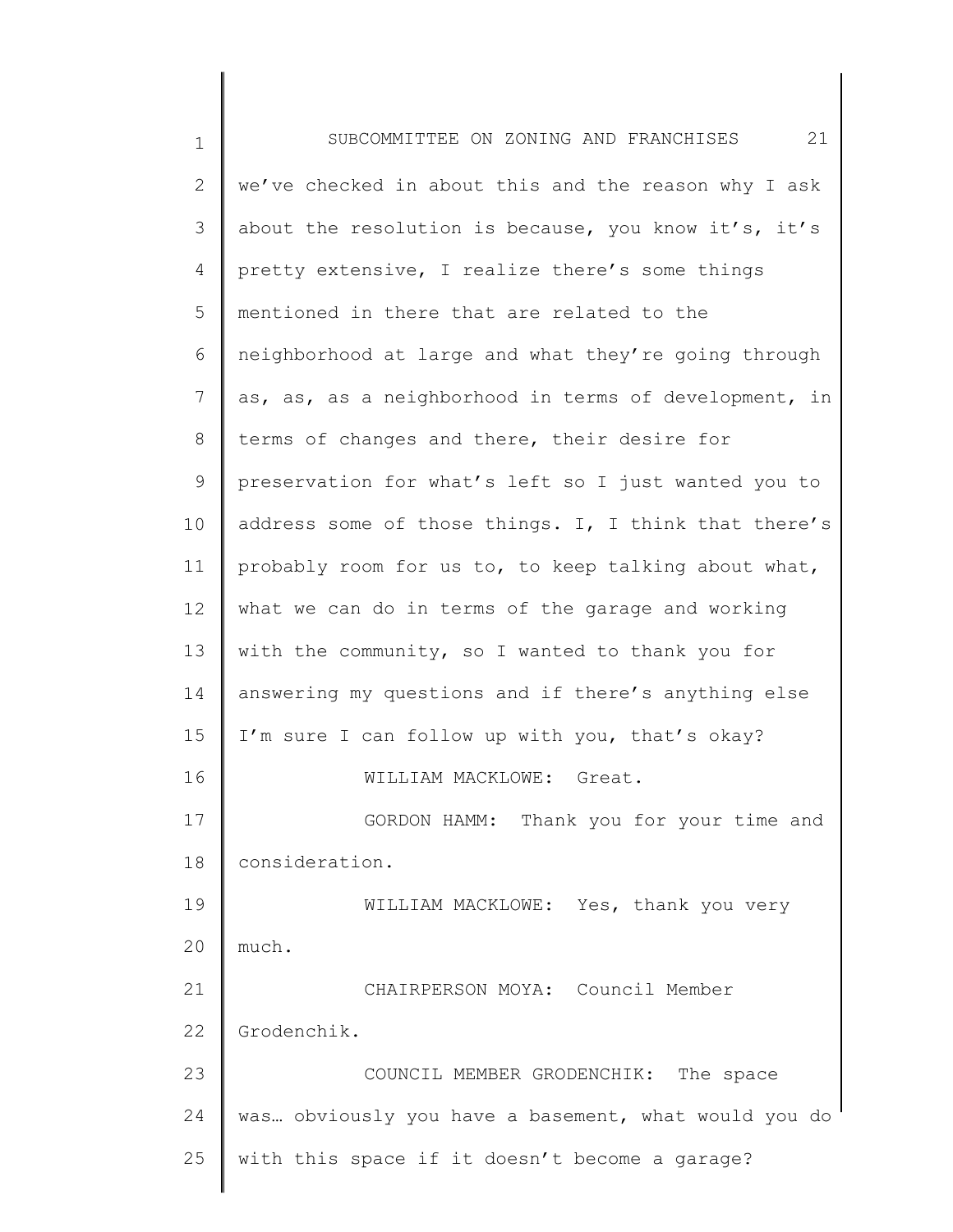| 1            | 22<br>SUBCOMMITTEE ON ZONING AND FRANCHISES           |
|--------------|-------------------------------------------------------|
| $\mathbf{2}$ | WILLIAM MACKLOWE: I think we would look               |
| 3            | to expand our retail program. Currently our, our hope |
| 4            | for the building was to populate the retail we've     |
| 5            | developed or are developing with some units more      |
| 6            | neighborhood and consistent with the surroundings. If |
| 7            | we have to rent the basement for a different economic |
| 8            | aim than the garage, then we'll expand retail.        |
| 9            | COUNCIL MEMBER GRODENCHIK: Okay, thank                |
| 10           | you Mr. Chairman.                                     |
| 11           | CHAIRPERSON MOYA: We're also joined by                |
| 12           | Council Member Steve Levin. The Councilwoman had an   |
| 13           | additional question.                                  |
| 14           | COUNCIL MEMBER RIVERA: Yes, so before                 |
| 15           | you tore down the garage to start construction was    |
| 16           | were the 200 spaces fully occupied?                   |
| 17           | GORDON HAMM: Yes, they were.                          |
| 18           | COUNCIL MEMBER RIVERA: Okay. Okay and so              |
| 19           | you said you might expand your retail program but     |
| 20           | there was also I believe discussion as to creating    |
| 21           | storage as well, right, storage and retail?           |
| 22           | WILLIAM MACKLOWE: Correct.                            |
| 23           | COUNCIL MEMBER RIVERA: And so one thing               |
| 24           | I'd say about retail is because of our unfortunately  |
| 25           | our vacancy problem if, if whatever you decide for    |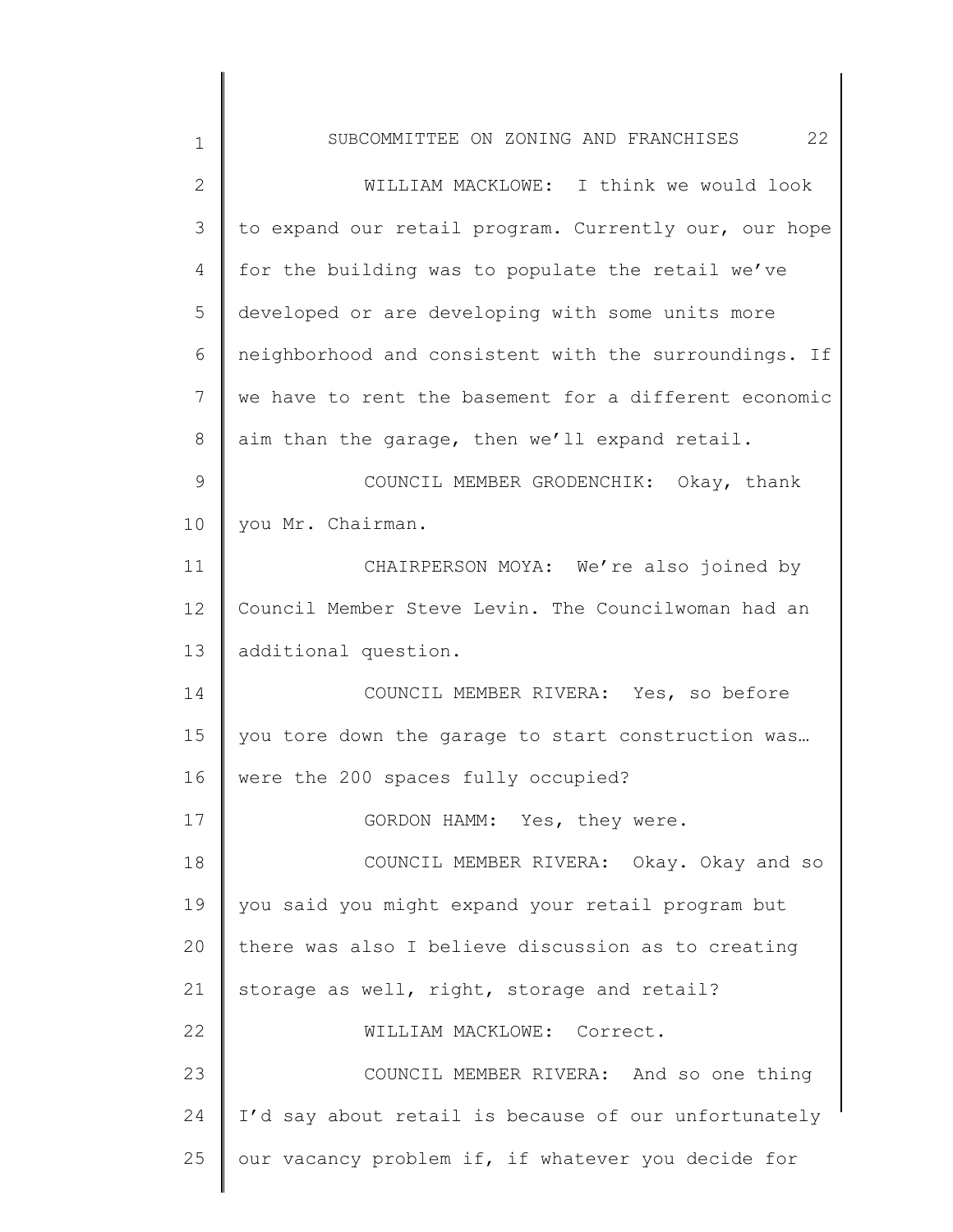| $\mathbf 1$ | 23<br>SUBCOMMITTEE ON ZONING AND FRANCHISES           |
|-------------|-------------------------------------------------------|
| 2           | the ground floor if you do go with the retail program |
| 3           | that you try to make it as affordable as possible or  |
| 4           | not as large so that way we can see more individual   |
| 5           | retail mom and pops that, that are a little bit more  |
| 6           | unique than the average corporate chain that has been |
| 7           | going into the larger spaces but I'm sure [cross-     |
| 8           | talk]                                                 |
| 9           | WILLIAM MACKLOWE: We, we agree with that              |
| 10          | point of view and that's how we've designed the       |
| 11          | retail currently. We're, we're hopeful that that      |
| 12          | basement sees cars not handbags and shoes but         |
| 13          | currently we're, we're, we're hopeful to, to be more  |
| 14          | considerate of neighborhood consistency.              |
| 15          | COUNCIL MEMBER RIVERA: Thank you.                     |
| 16          | CHAIRPERSON MOYA: I'd, I'd like to thank              |
| 17          | you for coming in today and, and testifying and wish  |
| 18          | you all the best.                                     |
| 19          | WILLIAM MACKLOWE: Thank you.                          |
| 20          | CHAIRPERSON MOYA: I'm going to call the               |
| 21          | next group; Raymond Perez, David Soto and Matthew     |
| 22          | how do you say that Bruccoleri, thank you. Thank      |
| 23          | you.                                                  |
| 24          | RAYMOND PEREZ: [off-mic] My name is                   |
| 25          | Raymond Perez good morning, my name is Raymond Perez  |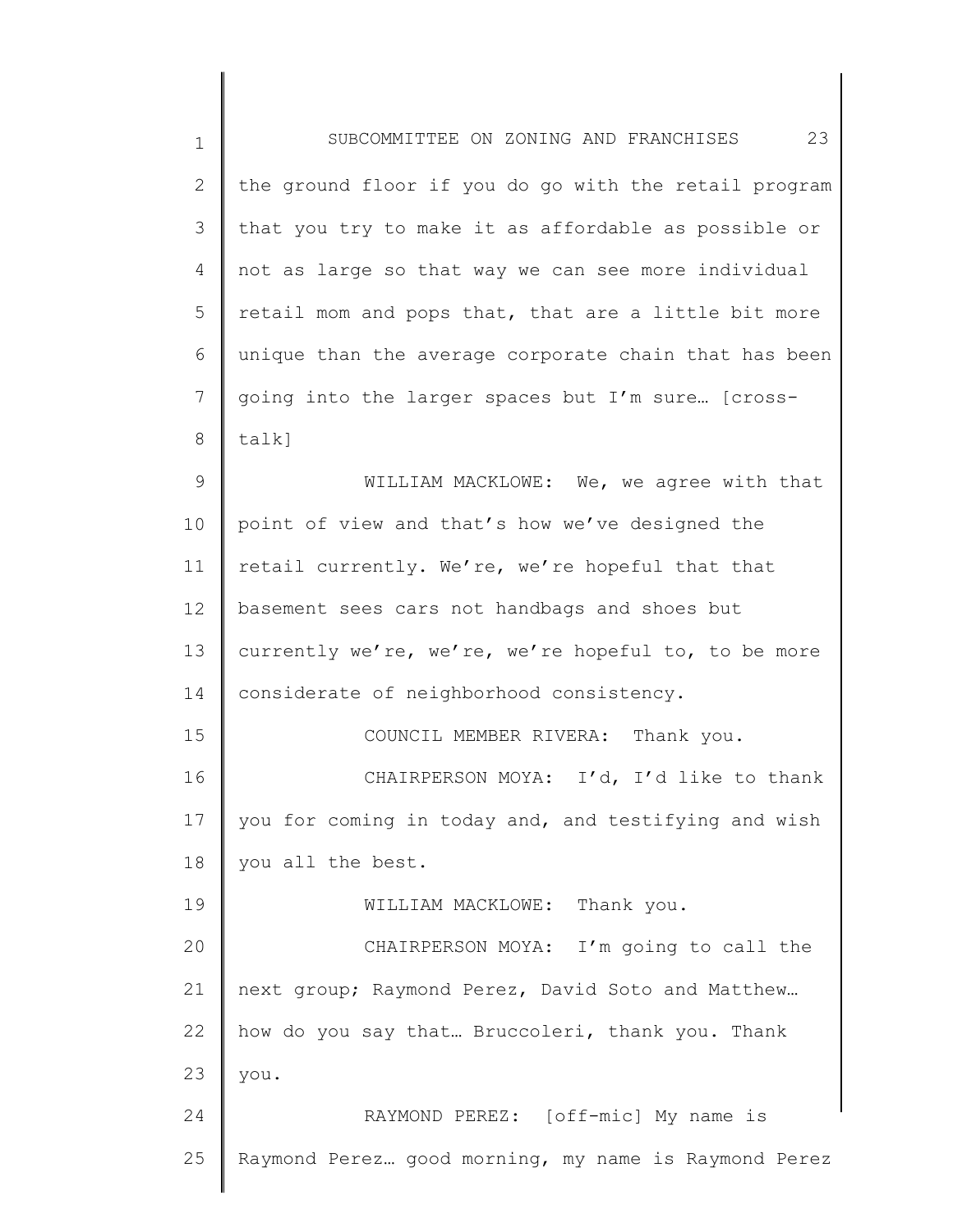1 2 3 4 5 6 7 8 9 10 11 12 13 14 15 16 17 18 19 20 21 22 23 24 25 SUBCOMMITTEE ON ZONING AND FRANCHISES 24 and I'm a building service worker SEIU 32BJ union member. I am here today to testify, testify on behalf of my union. 32BJ is the largest property service worker union in the country. We represent 85,000 building service workers in New York City. Over three… 33,000 of us work in the residential building like the one Macklowe is proposing to develop at 21 East  $12^{th}$  Street. I work at 4011 East  $10^{th}$  Street in the same district where this project is nearby. 32BJ SEIU supports responsible developers who are committed to supporting working families, I am here today to offer our support for Macklowe's proposal where the development team has committed to creating high quality permanent building service jobs. These jobs will pay family sustaining wages that will allow workers at 21 East 12<sup>th</sup> Street to continue to call New York home. The project will also create good jobs in the parking garage operated by our brothers of the teamster's union. Our union applauds the, the development team at this project for productive conversations and commitment to good jobs. 32BJ believes that this project will contribute to the continued success of the area by providing stable well-paying jobs. The good jobs created at this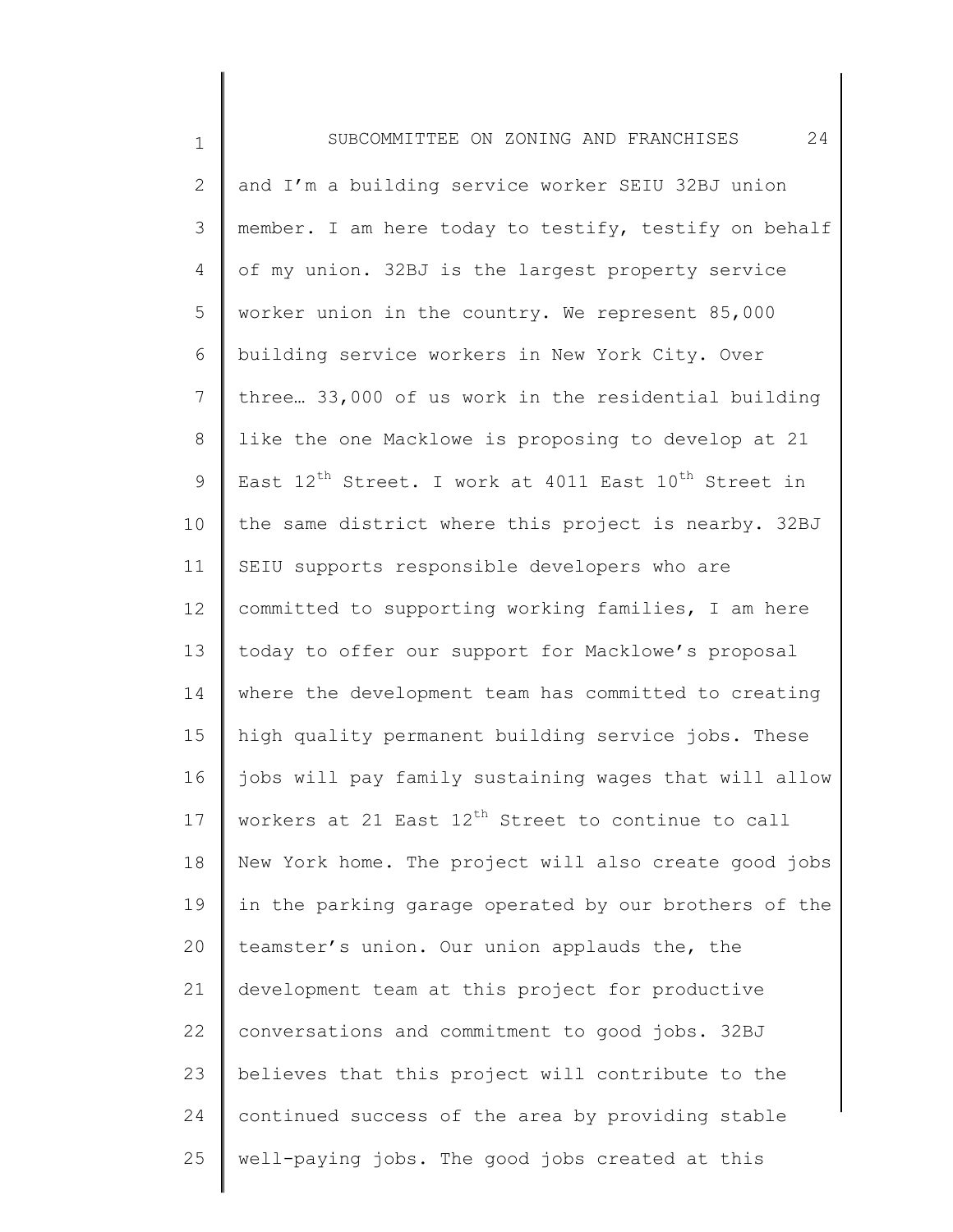1 2 3 4 5 6 SUBCOMMITTEE ON ZONING AND FRANCHISES 25 development can help New Yorkers out of poverty and allow workers at the site to support their families and continue to call New York home for these reasons we encourage the council to approve this project. Thank you.

7 8 9 10 11 12 13 14 15 16 17 18 19 20 21 22 23 24 DAVID SOTO: Good morning, my name is David Soto, I'm also SEIU 32BJ union member and I would also like to echo our union in support Macklowe's proposal, the development in 21 East  $12^{th}$ Street. I live around in the neighborhood too. Macklowe has history as responsible development through the city… throughout the city and the median are building one… largest building. 32BJ represents the cleaning workers those members have a good family standing job that's providing the privilege wage and benefits package because we have working is Michael, Michael is the best and because they have demonstrated to the community that… to raise industrial standing for building service workers in the city. We are a city that supports this development team as the impact one creating another one… several projects. We believe this community will improve the life of working family and for those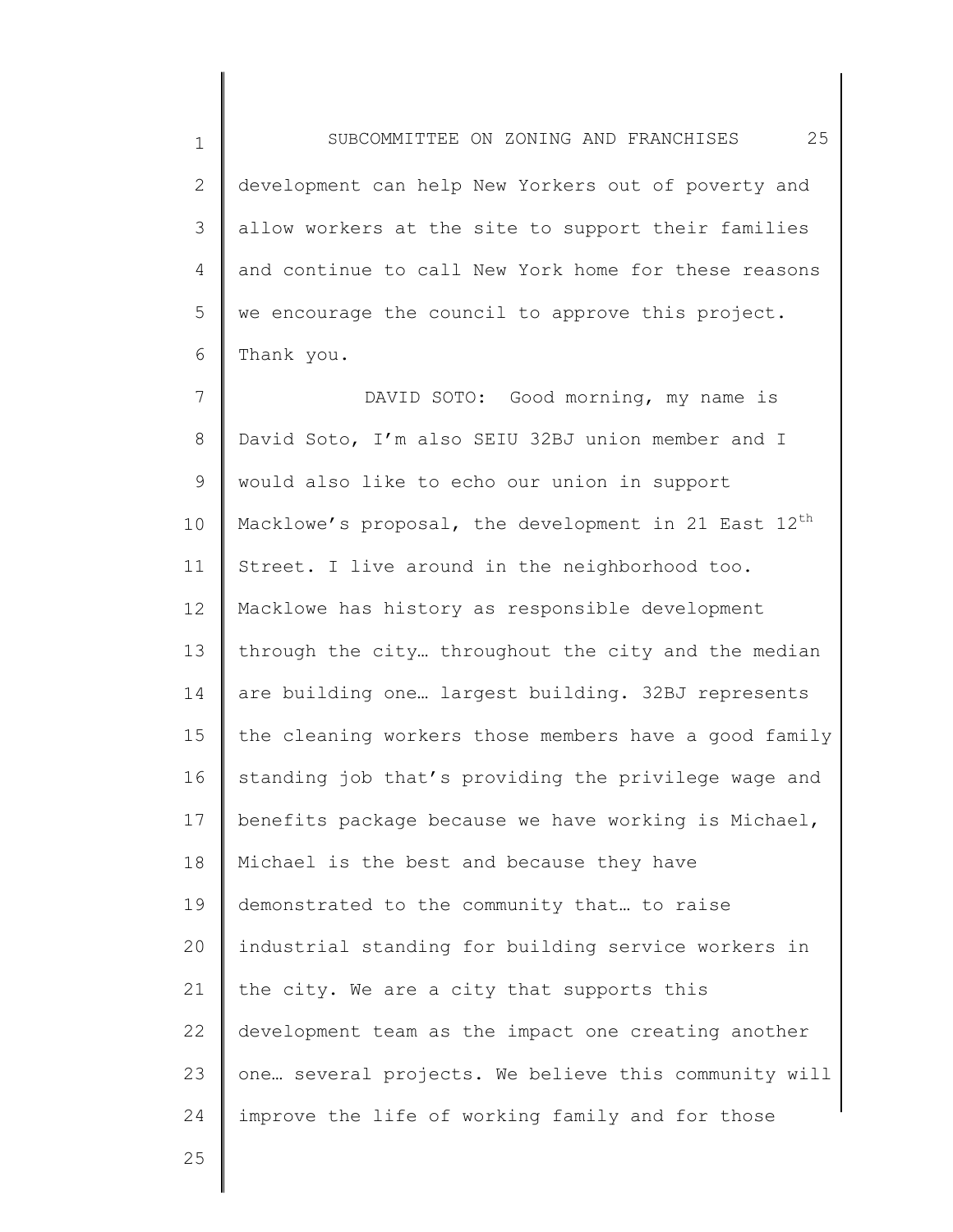1 2 3 SUBCOMMITTEE ON ZONING AND FRANCHISES 26 reasons we encourage the council to approve this project. Thank you.

4 5 6 7 8 9 10 11 12 13 14 15 16 17 18 19 20 21 22 23 24 25 MATTHEW BRUCCOLERI: Good morning… okay, there it goes… there we go. Good morning, my name is Matthew Bruccoleri, I'm the Business Manager of Teamsters Local 272 that represents over 8,000 parking attendants and rental car employees. Thank you, Commissioner… thank you Chairperson and members of the Zoning and Franchises Committee for allowing me to testify this morning. Teamster Local 272 prides itself on building and maintaining good union jobs with members from the community who receive full health and pension benefits. We are here today to strongly support 21 East  $12<sup>th</sup>$  Street parking garage application. Additionally, I, I also want to voice my Teamster's support for good responsible jobs in the building and maintenance operation body, SEIU Local 32BJ. Over the past couple of years three garages that were closed within one square block from East  $12^{th}$  Street and University to East  $13^{th}$  and University to up to 50 Avenue there was over, over a thousand parking spots lost and also 25 teamster jobs. I'd like to close by making new… I'd like to… hold on one second... close to make a way of a of the 21 East 12<sup>th</sup>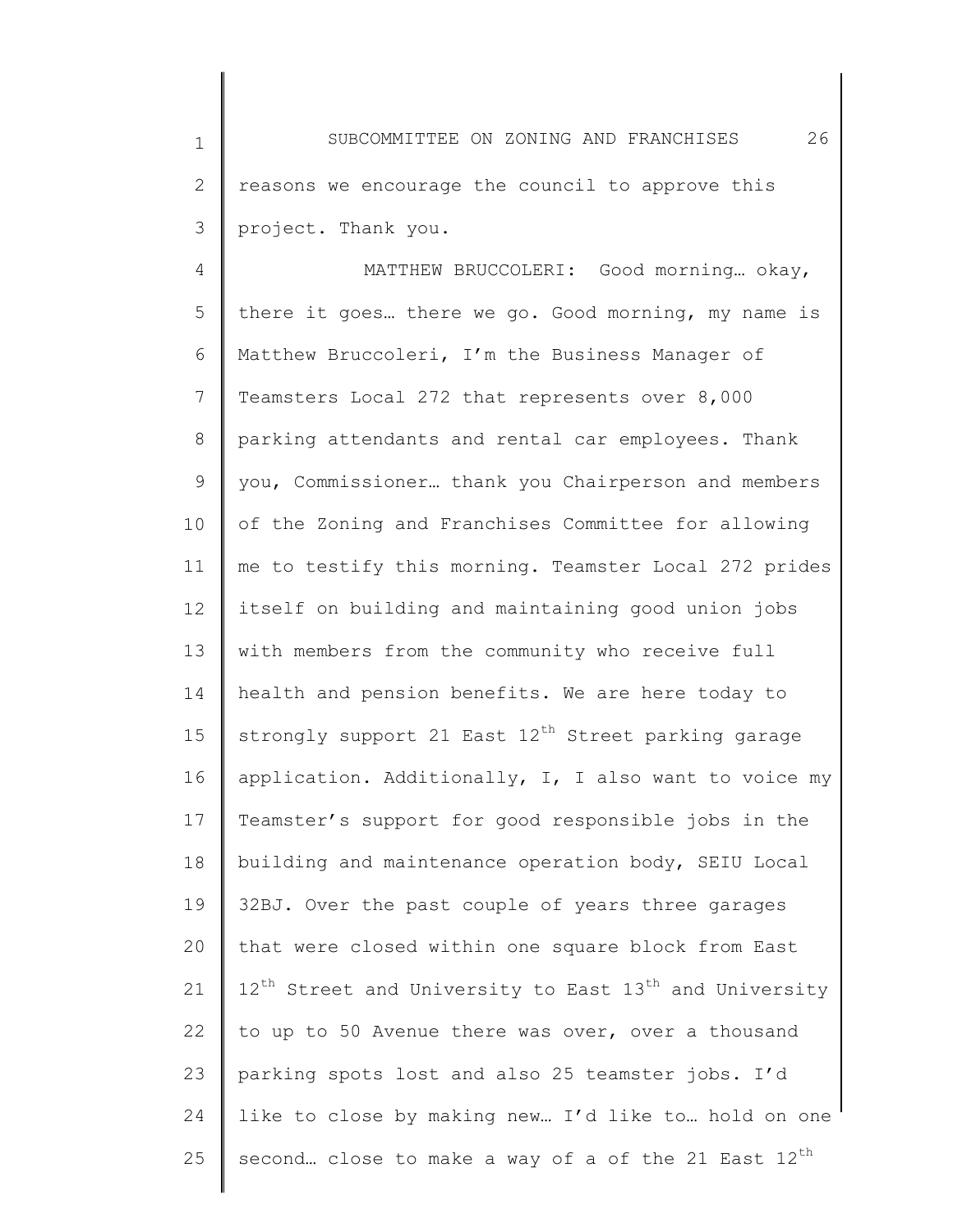| $1\,$          | 27<br>SUBCOMMITTEE ON ZONING AND FRANCHISES           |
|----------------|-------------------------------------------------------|
| $\mathbf{2}$   | Street development project, we lost 25 of those jobs  |
| 3              | and we have a commitment from GMC to bring back eight |
| 4              | teamster jobs once the development was completed.     |
| 5              | Some of the community have raised concerns that the   |
| 6              | parking garage will increase congestion from people   |
| $\overline{7}$ | from outside of the neighborhoods. As history has     |
| 8              | shown nothing could further from the truth. During    |
| 9              | the operation of the prior garages they were all most |
| 10             | full time local businesses and residents. On behalf   |
| 11             | of my hard-working members I strongly urge the        |
| 12             | committee to vote in support of this application.     |
| 13             | Thank you for your time and consideration.            |
| 14             | CHAIRPERSON MOYA: Thank you very much                 |
| 15             | gentlemen, thank you. We are also joined by Council   |
| 16             | Member Constantinides. Are there any members of the   |
| 17             | public who wish to testify on this item? Seeing none  |
| 18             | I will now close the public hearing on this item. Our |
| 19             | next hearing will be on LU 37 and 35, Underhill       |
| 20             | Avenue Rezoning. This application would change an     |
| 21             | existing R6B zoning district to an R6A C2-4 district  |
| 22             | on property located on 35 Underhill Avenue in         |
| 23             | Brooklyn. The change in zoning district would allow   |
| 24             | the existing six story building on the site to        |
| 25             | convert its ground level parking spaces into          |
|                |                                                       |

║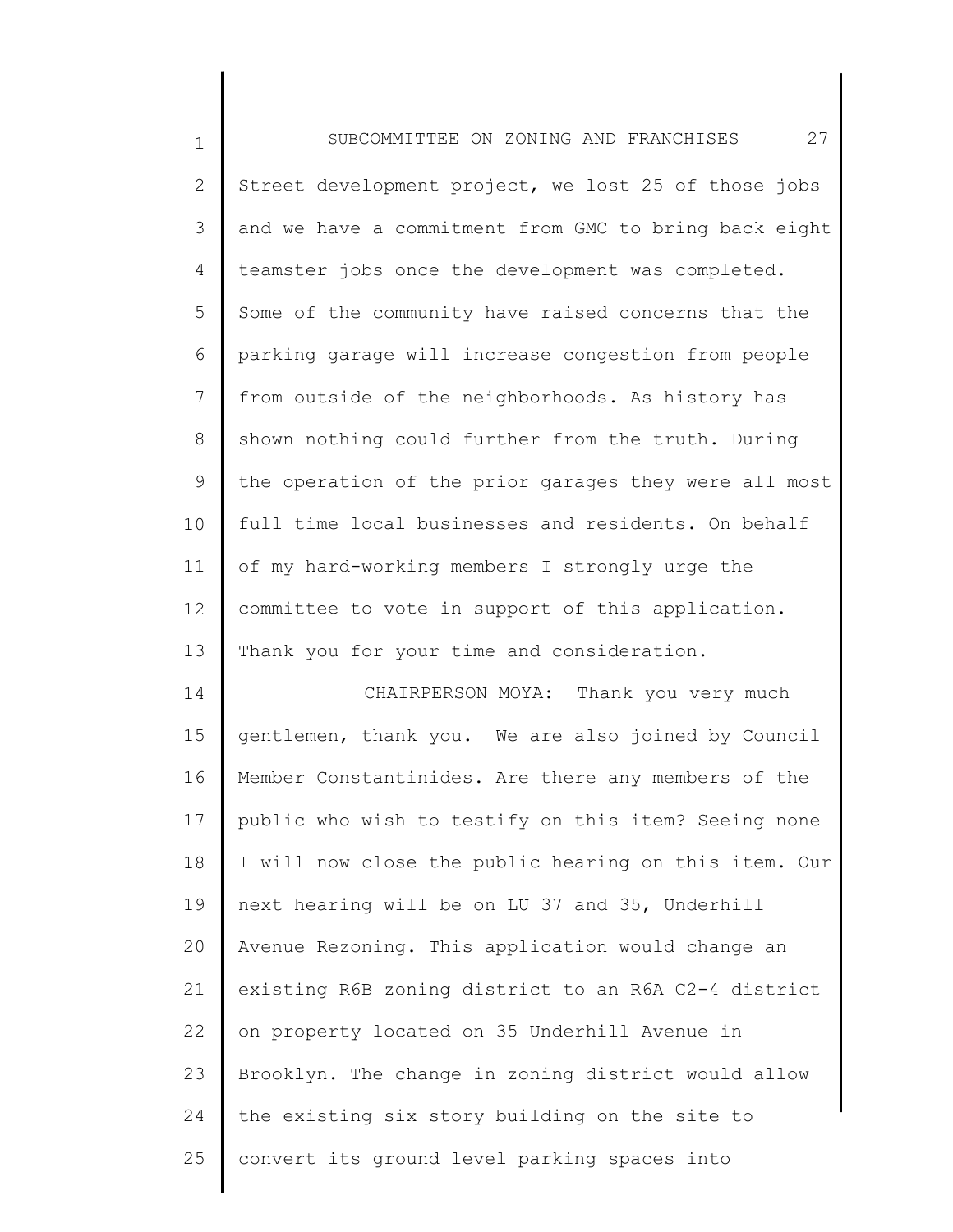| $\mathbf 1$  | 28<br>SUBCOMMITTEE ON ZONING AND FRANCHISES           |
|--------------|-------------------------------------------------------|
| $\mathbf{2}$ | commercial space fronting on Washington Avenue. This  |
| 3            | application is in Council Member Cumbo's district and |
| 4            | I will now open the public hearing on LU 37. Richard  |
| 5            | Lobel.                                                |
| 6            | RICHARD LOBEL: Hi Chair Moya, how are                 |
| 7            | you?                                                  |
| 8            | [off-mic dialoque]                                    |
| 9            | RICHARD LOBEL: Good morning, once again               |
| 10           | my name is Richard Lobel from the Law Firm of Shelton |
| 11           | Lobel PC representing the applicant and I'm joined by |
| 12           | Amanda Iannotti from my office as well. And I see     |
| 13           | that we're loading the presentation. By way of        |
| 14           | background while the presentation is loading this is  |
| 15           | the 35 Underhill Avenue rezoning, it's a relatively   |
| 16           | minor rezoning, there is a, a block bounded by        |
| 17           | Underhill Avenue, Dean and Pacific Streets and        |
| 18           | Washington Avenue and the block currently is          |
| 19           | primarily zoned R6A with a C2-4 overlay and so the    |
| 20           | rezoning seeks solely to rezone a triangular portion  |
| 21           | of the block which would allow the entirety of the    |
| 22           | block to be R6A C2-4. So, the tax map is up there     |
| 23           | right now, the development site is highlighted in     |
| 24           | red, it's 35 Underhill Avenue, it is a four and six   |
| 25           | story residential building and the rezoning is solely |
|              |                                                       |

 $\begin{array}{c} \hline \end{array}$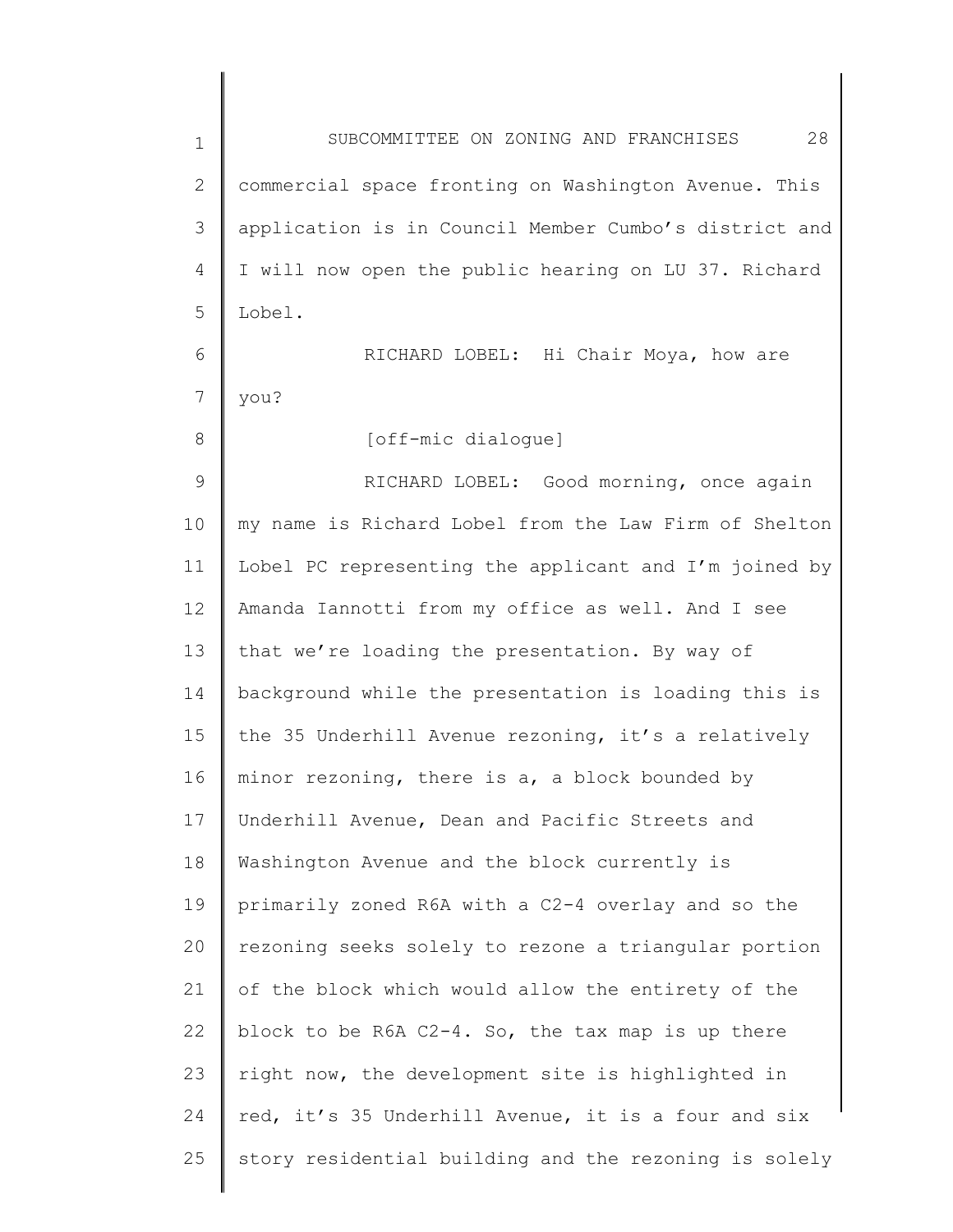1 2 3 4 5 6 7 8 9 10 11 12 13 14 15 16 17 18 19 20 21 22 23 24 25 SUBCOMMITTEE ON ZONING AND FRANCHISES 29 to allow for the ground floor parking area which currently houses 15 spaces on the ground floor to be used for a retail store. So, the building right now is a legally built building, it is a complying building, there will be no new development that will be engendered by the rezoning however in order to allow for the conversion of ground floor parking area to commercial use the building would be required to have additional square footage and the rezoning would accomplish that so I think if we want to fast forward you can see this is just a land use map which demonstrates that along Washington Avenue you have a, a lot of commercial use along that corridor. So, the zoning map… the zoning change map as you can see on the board now above you currently has an R6A C2-4 on the majority of that block and there's a tiny little corner on the Northeast corner of Underhill Avenue and Dean Street which is currently R6B. The proposal would as pursuant to the map on the right over that to R6A C2-4. Can you just… want to fast forward… alright, so that's the… would… that would be the proposed zoning after the change and so you can keep going… the current zoning is R6B on, on that small portion, the property was rezoned in the 1994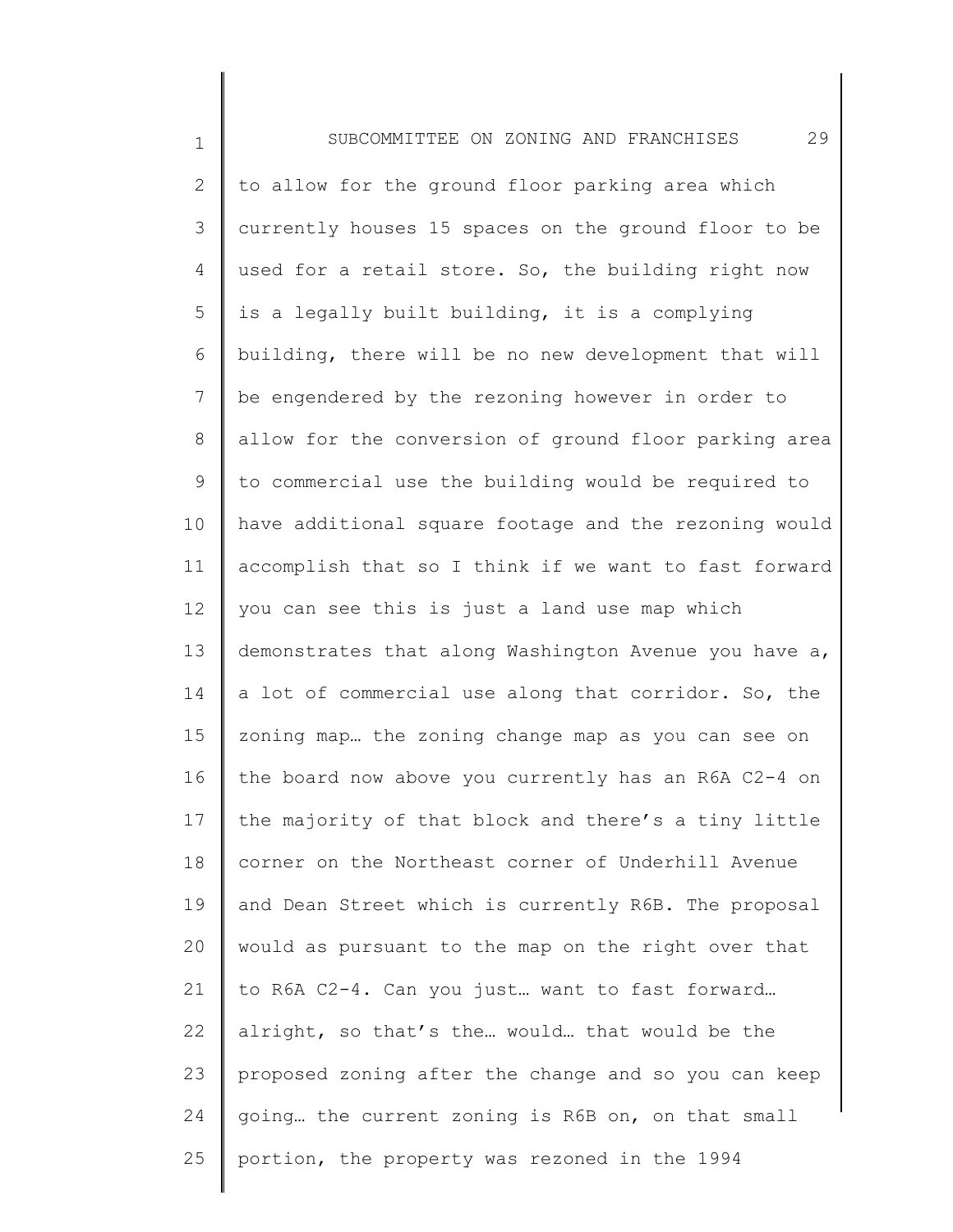1 2 3 4 5 6 7 8 9 10 11 12 13 14 15 16 17 18 19 20 21 22 23 24 25 SUBCOMMITTEE ON ZONING AND FRANCHISES 30 Prospects Heights rezoning and has remained with this flood zoning district through todays date. The R6A C2-4 by covering the entire block again will allow for a commercial use to occupy the space that fronts on both Washington and Dean and this has been a proposal which has had widespread support among the community, so we went through community board eight, land use and full board and received an approval in community board eight without conditions. The Brooklyn borough President has supported this application and in fact one of the conditions in the Brooklyn borough President's resolution was that they'd like us to actually expand the space to make it bigger if we can which we are attempting to do by gaining additional development rights from adjacent parcels. Can you keep going… and so this is just the existing and proposed floor out… area calculations. The eventual approval would result in about a 4,000 square foot space on the ground floor which could again with additional square footage be up to 5,000 square feet to be allowed for, for commercial use. The building importantly at the site, the residential tenants support the application and would get eventual approval rights over whatever commercial use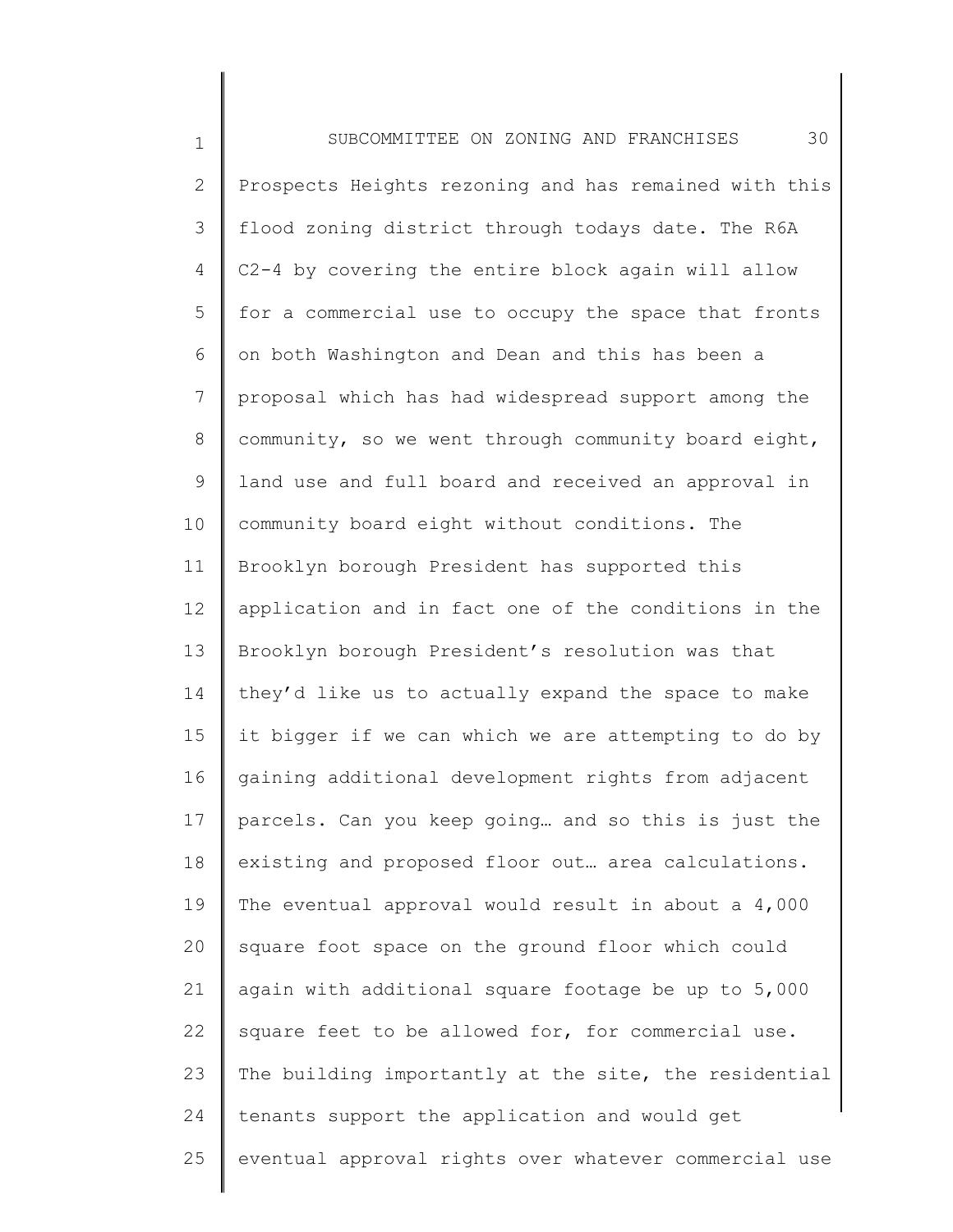1 2 3 4 5 6 7 8 9 10 11 12 13 14 15 16 17 18 19 20 21 22 23 24 25 SUBCOMMITTEE ON ZONING AND FRANCHISES 31 went in there. There's been a lot of interest in having a food store and while it would fall under the threshold for a fresh food store that's still something that would be welcomed by the community and has been… has had a lot of local support. So, in essence again to, to recap, just want to go to the last slide, the rezoning here would result in no proposed new development, it would have the added benefit in addition to our site in creating conforming spaces along, along Dean Street there's a… currently a commercial build… commercial use on the ground floor on one of those two properties on the Southwestern portion of the block that would now become conforming commercial use and so we're, we're hoping that the subcommittee and the full council eventually proceeds to approve the application in its entirety and we're happy to answer any questions. CHAIRPERSON MOYA: Okay, thank you very much. RICHARD LOBEL: Thank you Chair. CHAIRPERSON MOYA: Thank you. If they could all be like that. Are there any members of the public who wish to testify on this item? Seeing none I will now close the public hearing on this item and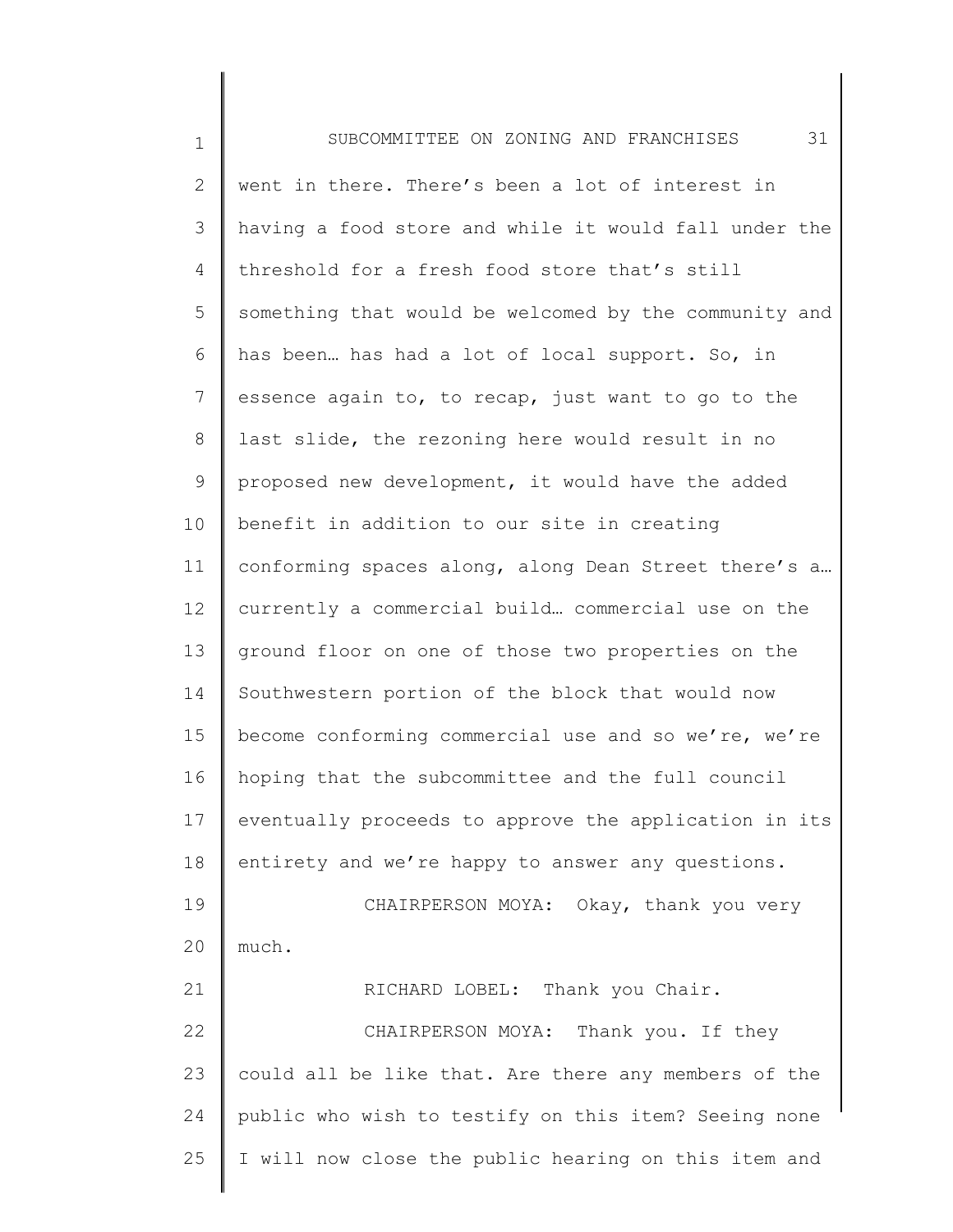| $\mathbf 1$    | SUBCOMMITTEE ON ZONING AND FRANCHISES<br>32         |
|----------------|-----------------------------------------------------|
| $\sqrt{2}$     | that concludes our meeting for today. Thank you all |
| $\mathsf 3$    | for attending this meeting, this meeting is now     |
| $\overline{4}$ | adjourned.                                          |
| $\mathbf 5$    | [gavel]                                             |
| $\sqrt{6}$     |                                                     |
| $\overline{7}$ |                                                     |
| $\,8\,$        |                                                     |
| $\mathcal{G}$  |                                                     |
| $1\,0$         |                                                     |
| 11             |                                                     |
| 12             |                                                     |
| 13             |                                                     |
| 14             |                                                     |
| 15             |                                                     |
| 16             |                                                     |
| $17$           |                                                     |
| $1\,8$         |                                                     |
| 19             |                                                     |
| 20             |                                                     |
| 21             |                                                     |
| 22             |                                                     |
| 23             |                                                     |
| 24             |                                                     |
| 25             |                                                     |